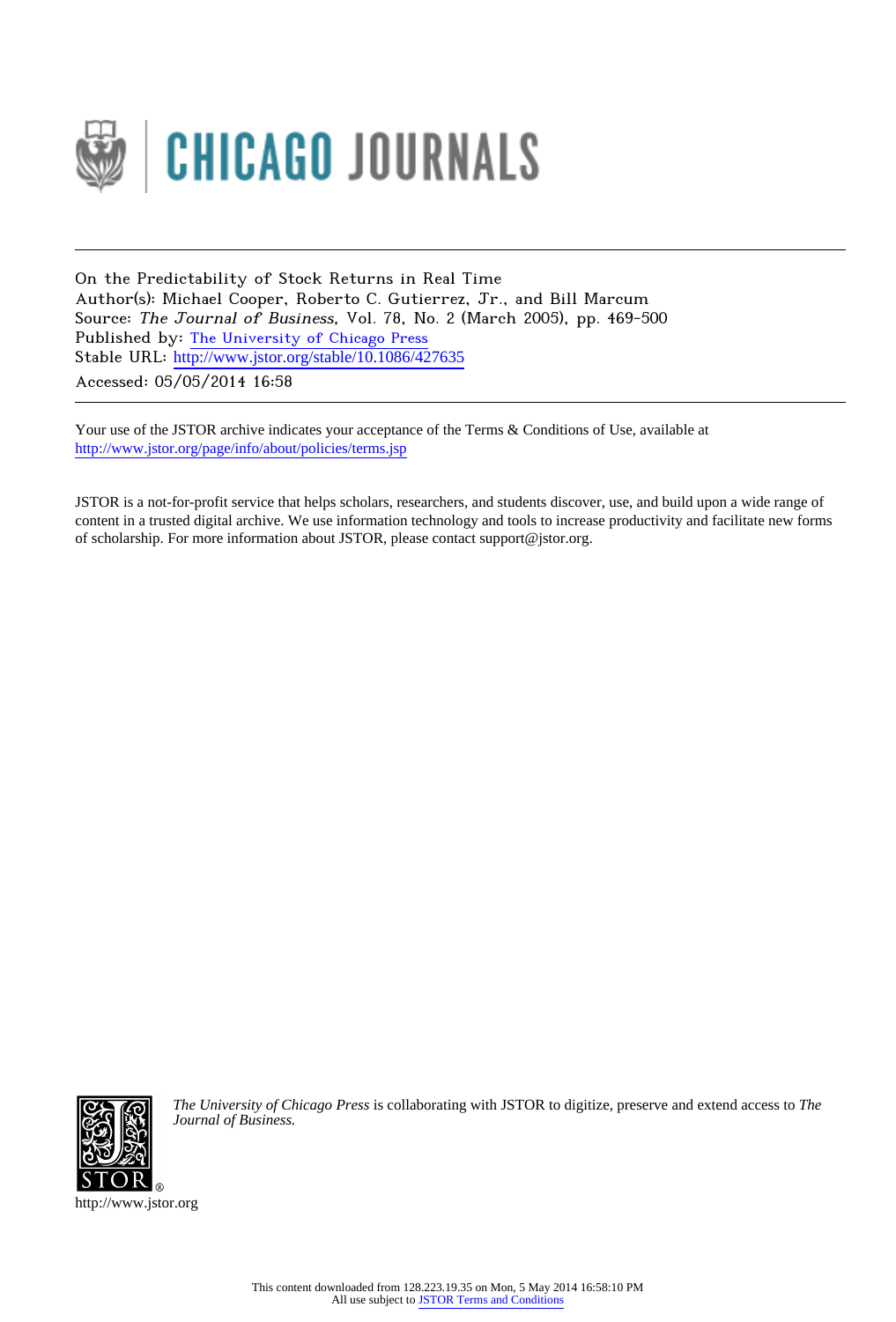# Michael Cooper

Purdue University

# Roberto C. Gutierrez, Jr. University of Oregon

# Bill Marcum

Wake Forest University

# On the Predictability of Stock Returns in Real Time\*

In the last 30 years, financial economists have documented ample evidence that both the time series and the cross section of stock returns are predictable.<sup>1</sup> Recently, economists even extended this evidence of predictability to pre-Compustat and foreign stock returns.<sup>2</sup> All this

\* We appreciate helpful discussions with Brian Balyeat, Jennifer Conrad, Kent Daniel, David Denis, Diane Denis, David Downs, Ken French, Huseyin Gulen, Cam Harvey, Arvind Mahajan, Stewart Mayhew, Richard McEnally, Darius Miller, Christo Pirinsky, Raghu Rau, Henri Servaes, Steve Slezak, and seminar participants at Arizona State University, Louisiana State University, Loyola University of Chicago, Purdue University, Texas A&M University, University of Georgia, University of Miami, University of North Carolina, University of Wisconsin, the Tenth Annual Conference on Financial Economics and Accounting at the University of Texas, and the 2001 Western Finance Association Meetings and the comments of an anonymous referee. We thank Mike Cliff for generously providing computational assistance.

1. Basu (1977); Banz (1981); Chen, Roll, and Ross (1986); Keim and Stambaugh (1986); Campbell (1987); Fama and French (1988, 1992, 1993); Poterba and Summers (1988); Lakonishok, Shleifer, and Vishny (1994); Jegadeesh (1990); Jegadeesh and Titman (1993, 1995); Daniel and Titman (1997); and Conrad and Kaul (1998) are just a few.

2. This evidence seems to mitigate, but does not eliminate, the concern that these effects are spurious. See Davis (1994); Davis, Fama, and French (2000); Chan, Hamao, and Lakonishok (1991); Harvey (1991); Bekaert and Hodrick (1992); Rouwenhorst (1998); and Fama and French (1998).

(Journal of Business, 2005, vol. 78, no. 2)  $\odot$  2005 by The University of Chicago. All rights reserved. 0021-9398/2005/7802-0003\$10.00

Researchers have documented an abundance of evidence that stock returns are predictable ex post facto. In this study, we address the ex ante predictability of the cross section of stock returns by investigating whether a real-time investor could have used book-to-market equity, firm size, and one-year lagged returns to generate portfolio profits during the 1974–97 period. We develop variations on common recursive out-of-sample methods and demonstrate a marked difference between ex post and ex ante predictability, suggesting that the current notion of predictability in the [literature is](http://www.jstor.org/page/info/about/policies/terms.jsp) exaggerated.

469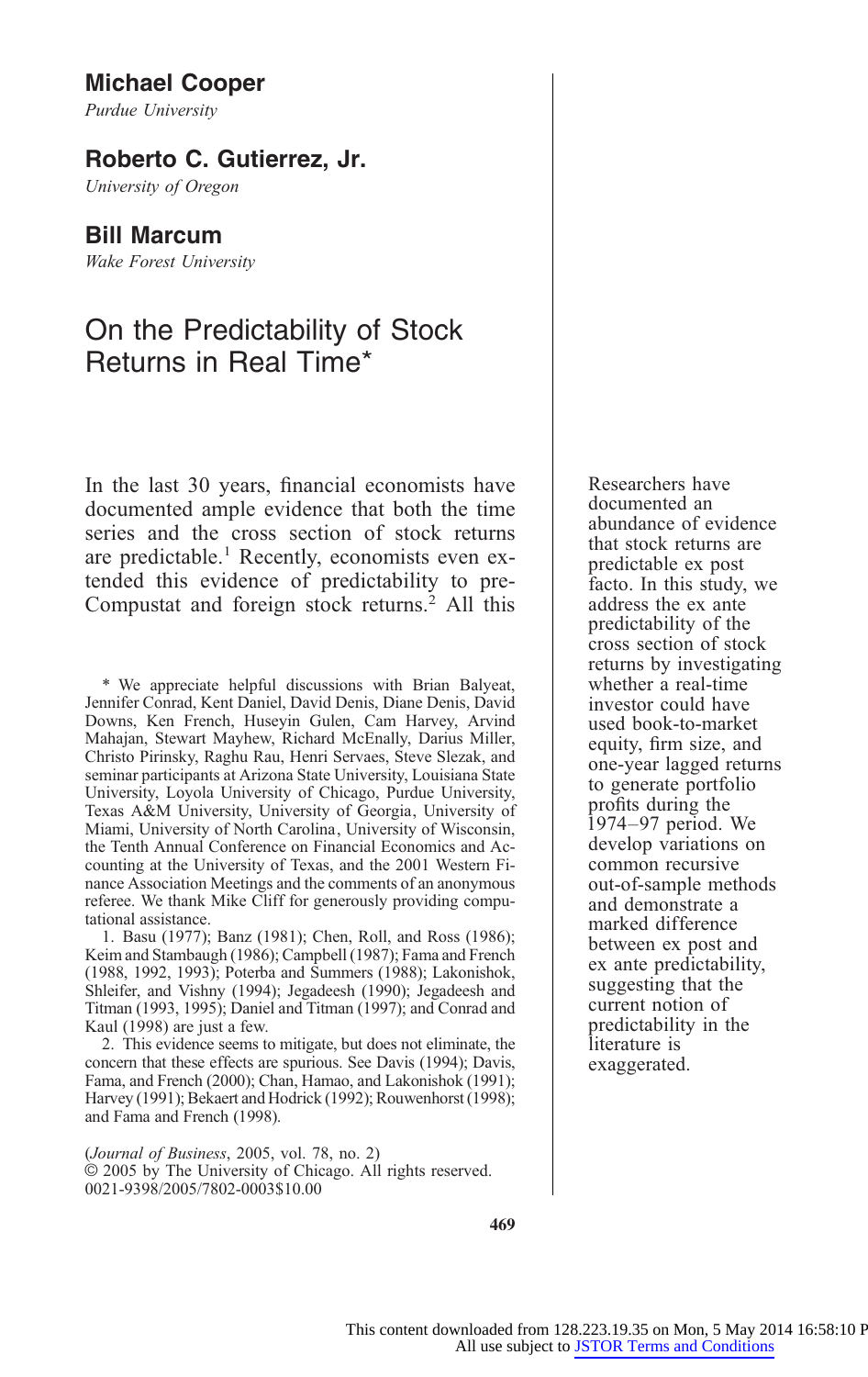evidence, however, is of ex post predictability. In other words, the patterns in stock returns were discovered with hindsight (full-period information). What we do not know from this evidence is if stock returns are predictable ex ante.

In this paper, we examine whether cross-sectional patterns in stock returns were evident in real time without the benefit of hindsight. We develop a recursive out-of-sample method to assess the ex ante predictability of stock returns using three premier forecasters: book-tomarket equity, size, and momentum.<sup>3</sup> We do not contest that an investor could have implemented the book-to-market, size, and momentum strategies historically. We address whether an investor would have chosen to implement them. Would an investor in real-time have found these market-beating strategies amid the plethora of alternatives, or is the evidence that the market is beatable due only to the clarity of hindsight?

A secondary motivation for our study is to provide a potential resolution to a paradox observed in the literature. The current notion that the stock market is predictable stands in contrast to the well-documented inability of mutual funds to beat the market in real time (Carhart 1997; Wermers 2000). Some argue this inability is an agency cost, whereby managers choose not to fully exploit apparent mispricings (Lakonishok, Shleifer, and Vishny 1994; Del Guercio 1996; Shleifer and Vishny 1997; Chan, Chen, and Lakonishok 2000). We suggest another explanation. Perhaps stock returns are not predictable ex ante. The performance of these funds then would be a result of managers simply being unable to see the book-to-market, size, and momentum effects coming. It is interesting to note that nearly all studies of real-time investment performances also fail to show that the market is clearly beatable. Barber and Odean (2000) find this for individual investors; Christopherson, Ferson, and Glassman (1998) find this for pension funds; Pirinsky (2001) finds this for banks, investment advisors, and insurance companies; Desai and Jain (1995) find this for ''superstar'' money managers; Metrick (1999) finds this for newsletter recommendations; Barber et. al. (2001) find this for analysts' consensus recommendations. How easily the book-to-market, size, and momentum patterns could be detected and exploited ex ante is the focus of this study.

We examine whether a real-time investor, with no prior belief in the efficacy of any specific strategy, would have discovered book-tomarket, size, and momentum to be useful predictors of stock returns over the July 1974–December 1997 period. [We follow Pesaran and](http://www.jstor.org/page/info/about/policies/terms.jsp) Timmermann (1995) and Bossaerts and Hillion (1999) who note that allowing for alternative, competing variables is the crucial element of

<sup>3.</sup> Fama and French (1992, 1996) show that book-to-market equity and size subsume other predictors of stock returns but not yearly momentum.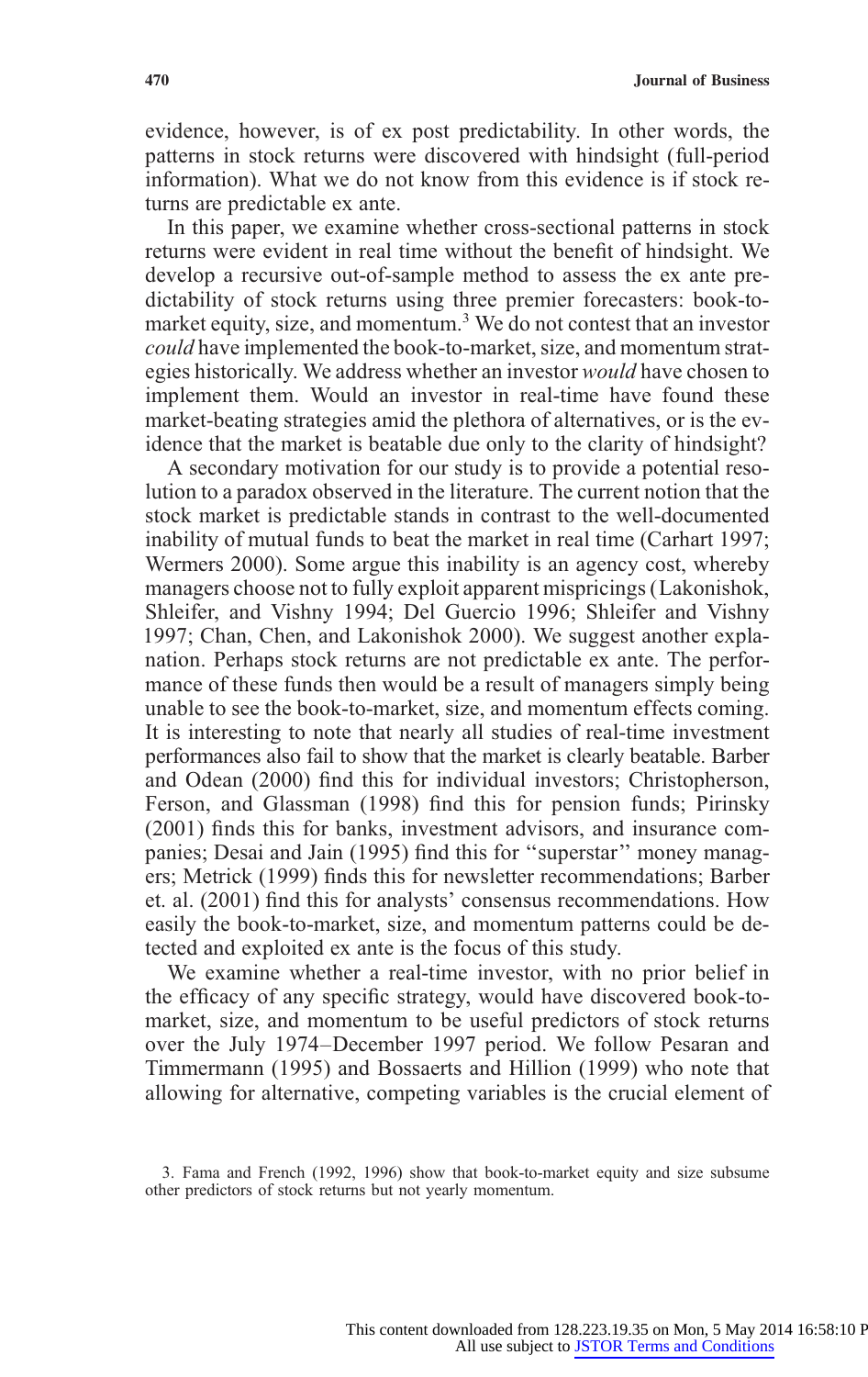proper ex ante out-of-sample testing (model uncertainty). Investors in real time do not know ex ante which variables will and will not be useful in capturing future profits. For our analysis, the investor may employ book-to-market equity, size, lagged annual return (momentum), beta, or a combination of these variables. We include beta in the analysis as an additional competing variable to increase the realism of the research design. Obviously, including just four variables understates the set of potential forecasters confronting the investor. Our conservative depiction of the variable set serves to bias our tests in favor of finding out-of-sample predictability, since three of the four variables are the premier ex post cross-sectional predictor variables. Another distinguishing feature of our procedure is that we force the investor to decide ex ante how to employ the variables to select stocks (parameter uncertainty). For example, should he or she invest in a momentum or a contrarian strategy, or neither? We characterize the potential trading rules as cross-sectional sorts of all stocks based on each of the four variables.<sup>4</sup>

We test for predictability by analyzing whether a simulated real-time portfolio outperforms a passive index. The real-time portfolio is constructed each year by selecting the trading rules that perform best during the prior in-sample period. We examine three classes of real-time simulations, each characterized by the criterion employed to determine which rules are the best. The results indicate that, if an investor used either mean monthly returns or terminal wealth as the criterion, the realtime portfolios were unable to beat the market. If an investor chose the Sharpe ratio as the criterion, the portfolio generated profits. Despite being handed three of the premier ex post variables, a real-time investor would not have easily beaten the market. The results stand in stark contrast to the in-sample results, which identify profits for each of the three simulations. These results are robust to many variations in the out-of-sample method.

More important, even the best-performing real-time portfolio generates profits that are only a fraction of what the literature has discovered ex post. Specifically, the best portfolio we form beats the market by 19 (10) basis points per month on average (after trading costs). Alternatively, a ''hindsight'' portfolio of stocks with high book-to-market

<sup>4.</sup> Pastor and Stambaugh (2000) examine the portfolio-allocation [decision of a mean](http://www.jstor.org/page/info/about/policies/terms.jsp)variance optimizing investor in January 1998, who updates personal beliefs with return data in a Bayesian fashion. They find that pricing uncertainty and short-sale constraints leave the investment portfolio nearly identical if the investor employs the Fama-French three-factor model of expected returns or the Daniel-Titman characteristic model. Employing the Capital Asset Pricing Model (CAPM) results in different allocations. Employing no model and relying solely on the prior data (i.e., an agnostic investor) results in a portfolio similar to that chosen under the first two models. Our study simulates the annual portfolio decisions of an agnostic investor from 1974 to 1997.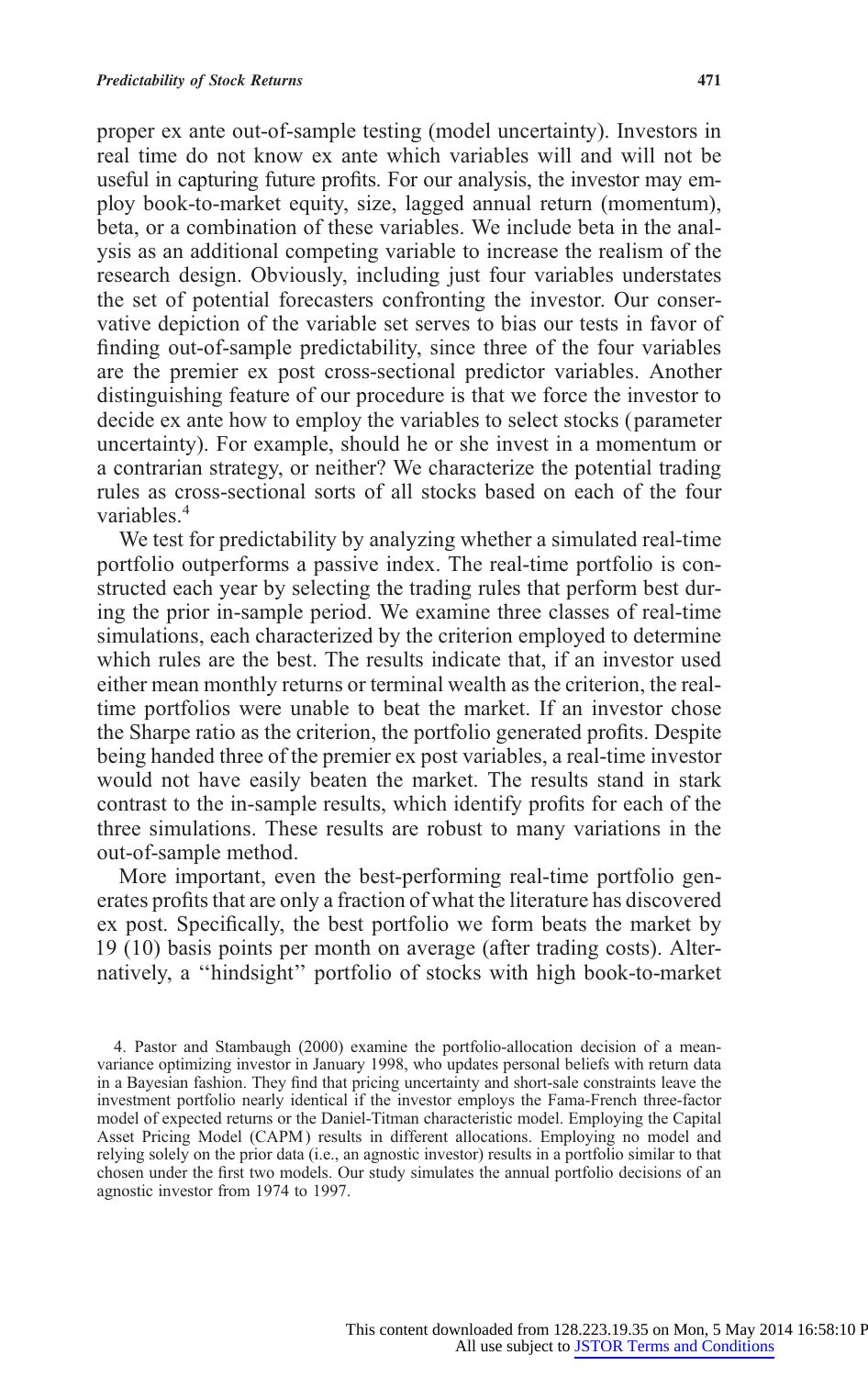ratios, low market capitalization, and high lagged annual returns outperforms the market by 52 basis points per month on average.<sup>5</sup>

Our results complement recent examinations of the out-of-sample predictability of the time series of stock returns. Bossaerts and Hillion (1999); Sullivan, Timmermann, and White (1999); and Goyal and Welch (2003) document substantial in-sample predictability in the time series of stock index returns but find no evidence of out-of-sample forecastability. Lo and MacKinlay (1997) find some evidence of markettiming profits from 1967 to 1993. However, Pesaran and Timmermann (1995) conclude that a real-time investor could have profited from timing the stock market only during the 1970s, not in the 1960s or the 1980s. Overall, these studies and ours highlight a marked difference between ex ante and ex post predictability.

The next section details the data and methodology; section II reports the in-sample results of our method; section III presents the out-ofsample results; section IV summarizes the robustness checks; section V concludes with several potential explanations for the differences in in-sample and out-of-sample results.

# I. Data and Methodology

### A. Independent and Dependent Variables

We use all NYSE, AMEX, and NASDAQ nonfinancial firms listed on the Center for Research in Security Prices (CRSP) monthly stock return files and the Compustat annual industrial files from 1963 through 1997. To mitigate backfilling biases, a firm must be listed on Compustat for 2 years before it is included in the data set (Fama and French 1993). We exclude stocks priced below \$5 to alleviate the microstructure concerns associated with these securities (proportionally high transactions costs and illiquidity; Ball, Kothari, and Shanken, 1995).

In accordance with Fama and French (1992), we form the book-tomarket ratio of equity  $(B/M)$  by dividing the book value of a firm's equity at fiscal year end  $t - 1$  from Compustat by the market value of equity from CRSP at the end of December of year  $t - 1.6$  SIZE is defined as the market value of the firm's equity from CRSP at the end of June of year t.

Our proxy for a stock's momentum is its 1-year lagged return, which is consistent with the stock return models of Asn[ess](http://www.jstor.org/page/info/about/policies/terms.jsp) [\(1995\)](http://www.jstor.org/page/info/about/policies/terms.jsp) [and](http://www.jstor.org/page/info/about/policies/terms.jsp) [Carhart](http://www.jstor.org/page/info/about/policies/terms.jsp)

<sup>5.</sup> This estimate of the profits from hindsight is conservative, since we employ quintile sorts and a \$5 price screen. Depending on how you choose to define value, size, and momentum strategies, hindsight profits can easily exceed the market by 100 basis points per month.

<sup>6.</sup> The book value of equity is defined as total shareholder's equity plus balance-sheet deferred taxes and investment tax credits minus the book value of preferred stock (valued at the redemption, liquidation, or par value, in that order as available). Firms with negative book values are eliminated.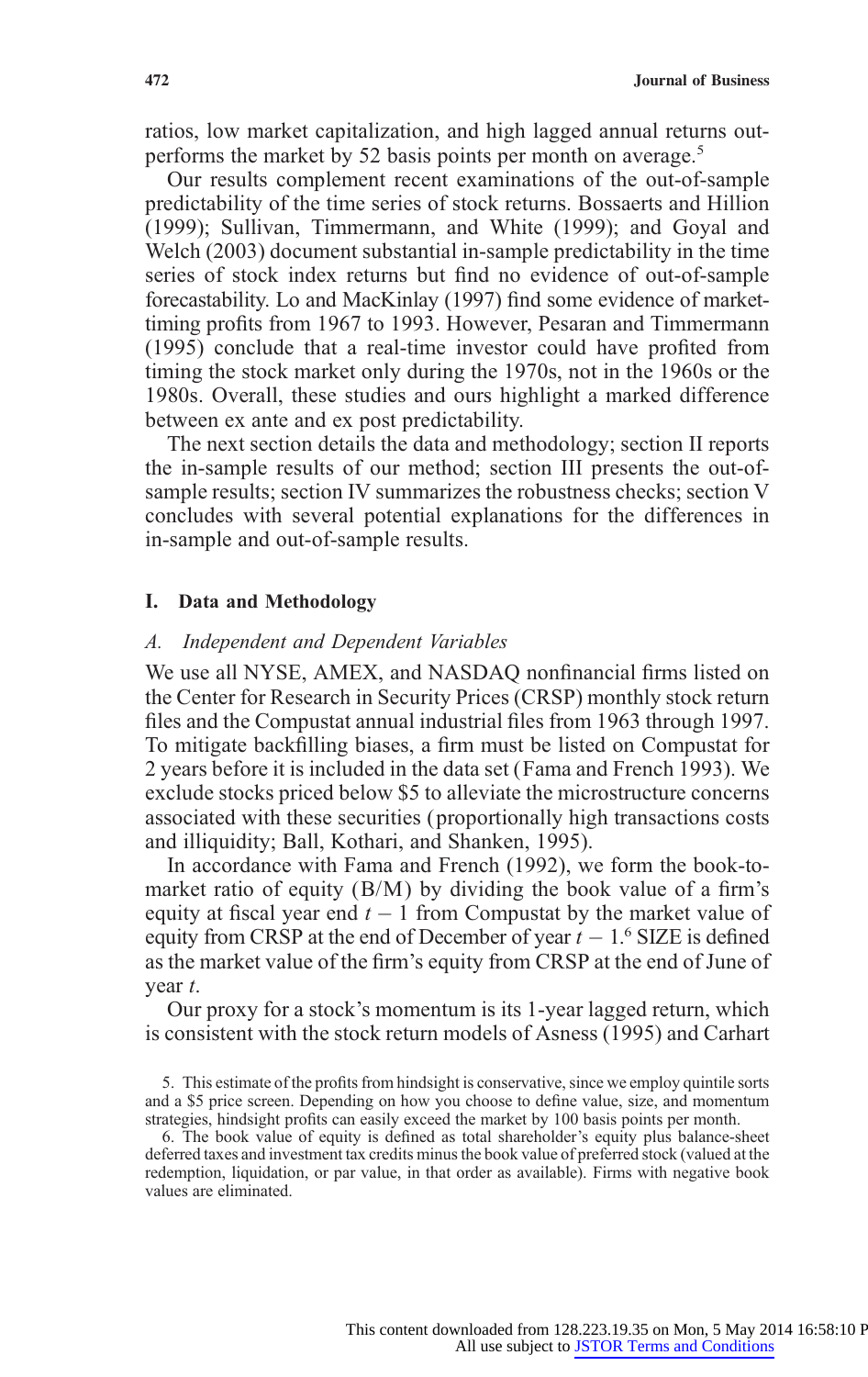(1997). Additionally, Jegadeesh and Titman (1993) and Conrad and Kaul (1998) find that momentum strategies are profitable when the conditioning set of lagged returns is defined as any horizon from 3 months to 1 year prior. Furthermore, a 1-year horizon is consistent with our definitions of B/M and SIZE, which are also computed as annual variables. The 1-year-lagged holding-period returns (LAGRET) are calculated from the beginning of July of year  $t - 1$  to the end of May of year t. June returns in year t are excluded to mitigate the return biases due to the bidask bounce (Fama and French 1996).<sup>7</sup>

Note that the investor in our analysis has some benefit of hindsight because we provide three variables that have been shown to be correlated (ex post) with returns over the sample period (Fama and French 1992, Jegadeesh and Titman 1993). In reality, unless an investor had strong prior beliefs, he or she would not ex ante employ only these specific variables to identify profitable trading rules. A real-time investor faces a much larger set of potential forecasting variables. In a conservative effort to alleviate this structural advantage, we increase the variable set by including beta, which is very likely to have been considered as a forecast variable over the sample period.<sup>8</sup> By including beta, we examine if there is cross-sectional predictability due explicitly to differences in risk. It is unlikely that beta's poor performance in explaining stock returns would have been realized until the end of the sample period.

A beta is assigned to individual stocks in June of year  $t$  and is estimated using no more than 60 months and no less than 24 months of prior returns, employing the CRSP value-weighted index as the market's proxy. We define BETA as the sum of the coefficients in the regression of stock returns on lagged and contemporaneous market returns (Dimson 1979; Fama and French 1992).

While it is obvious that hindsight biases are not completely eliminated from our study, these biases are mitigated. The remaining bias will likely incline the out-of-sample test statistics toward falsely rejecting the null hypothesis of no predictability. Conrad, Cooper, and Kaul (2003) show that using randomly generated variables that ''worked'' over the entire sample period biases the recursive out-of-sample performances of these variables toward providing evidence of predictability.<sup>9</sup>

<sup>7.</sup> Roll (1984) shows that the bid-ask spread induces negative autoc[orrelation in individual](http://www.jstor.org/page/info/about/policies/terms.jsp) stock returns. ''Skip-month'' annual returns are used to prevent this spurious negative autocorrelation from reducing a momentum effect in LAGRET.

<sup>8.</sup> Other variables that could have been considered during this time period are P/E ratios, leverage, dividend yield, multifactor betas from factor analysis or Chen et al.'s (1986) 6-month lagged returns and 3-year lagged returns, to name just a few.

<sup>9.</sup> Specifically, they find that using the five best-performing randomly generated (spurious) variables generates recursive out-of-sample profits of 14 basis points per month on average.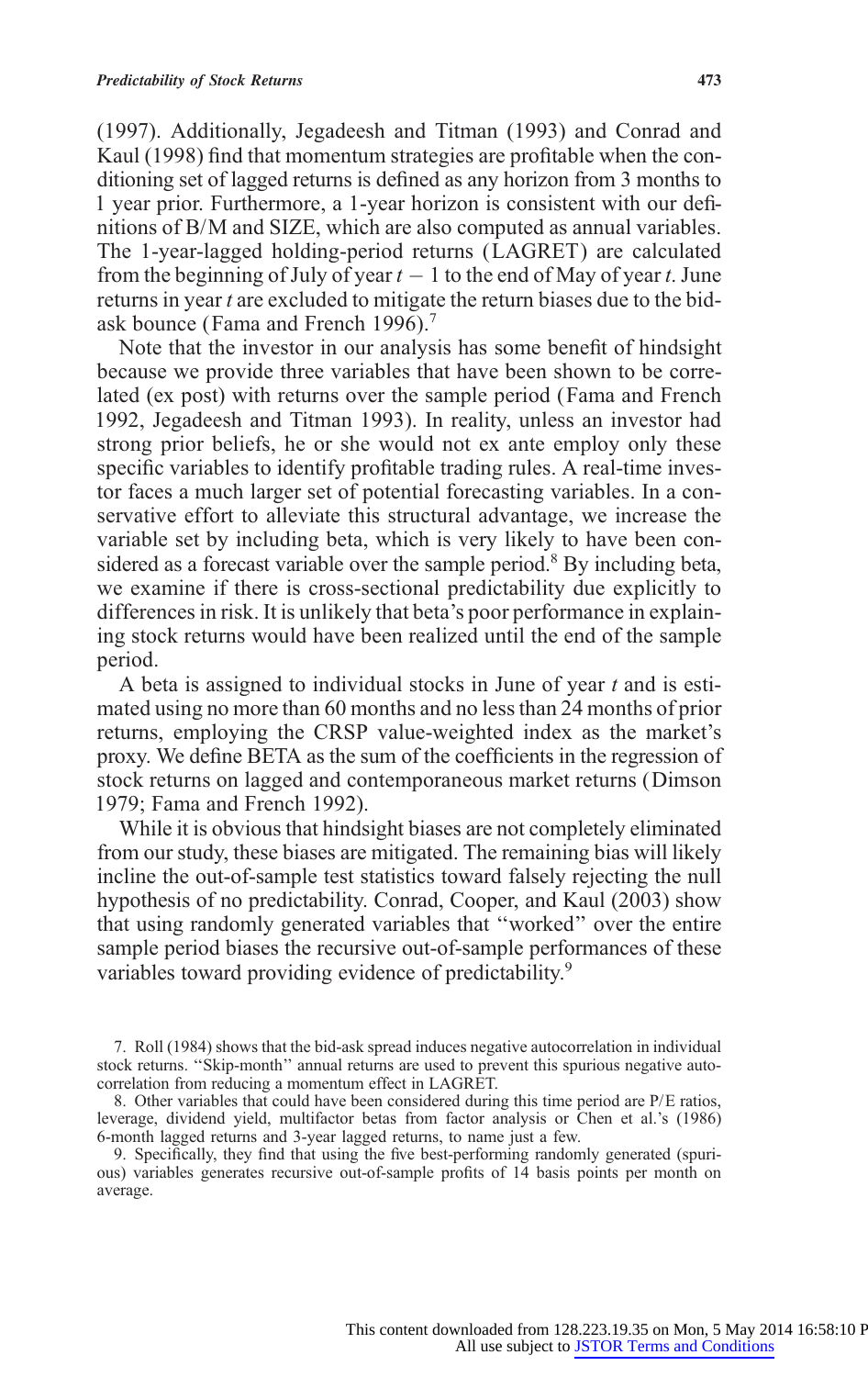In the next section, we detail the method used to examine the out-ofsample explanatory power of B/M, SIZE, LAGRET, and BETA for the cross section of monthly stock returns from July of year t to June of year  $t+1$ .

# B. Out-of-Sample Methodology

To assess the forecasting value of B/M, SIZE, LAGRET, and BETA over the 1974 –97 period, we develop a recursive out-of-sample procedure to simulate an investor's real-time decision-making process. We first describe the main specifications of the simulation, which are a culmination of the methods and results of the current predictability literature. Then, after reviewing the results of these simulations, we investigate alternatives for each modeling choice we make. These robustness checks are discussed in section IV.

The rule universe is constructed using all possible one-way and twoway independent sorts of the four variables' quintiles. There are a total of 20 quintiles of the four variables and 150 two-way combinations of the quintiles.<sup>10</sup> Therefore, the investor considers 170 rules in each decision period. We exclude individual rules that identify more than one quintile of a particular variable.

The first in-sample (training) period extends from July 1964 to June 1974. We employ a rolling 10-year in-sample window as a reasonable trade-off between reducing error in the estimation of the relations between stock returns and our choice variables and permitting regime switches in those relations.<sup>11</sup> Stocks are sorted into quintiles based on each variable (B/M, SIZE, LAGRET, and BETA) at the end of June of each year t of the in-sample window. The monthly equally weighted returns for each of the 170 rules are calculated from July of each year t to June of each year  $t + 1$ .

We follow Pesaran and Timmermann (1995) and Sullivan, Timmermann, and White (1999) and run three separate simulations, each corresponding to a different criterion for identifying the best rules over the in-sample period. The three criteria we employ are the mean monthly return, the terminal wealth, and the Sharpe ratio. Consistent with the prior studies, we do not assert which criterion our investor would prefer a priori; we wish the real-time analysis to be reasonably broad in terms of investor types (i.e., utility functions).

The rules generating the highest (lowest)  $10\% - 17$  rules in this case—of mean monthly returns over the entire 10-year in-sample

<sup>10.</sup> We also examine a much larger universe of 1295 rules obtained by using all possible one-way, two-way, three-way, and four-way sorts. This specification is discussed in section IV.

<sup>11.</sup> Pesaran and Timmermann (1995); Bossaerts and Hillion (1999); Sullivan, Timmermann, and White (1999); and Goyal and Welch (2003) document nonstationarity in the time-series relations between stock returns and numerous ''predictor'' variables. Daniel and Titman (1999) chose a 10-year rolling window as well. We also examine an alternative in-sample window that uses all available past data in section IV.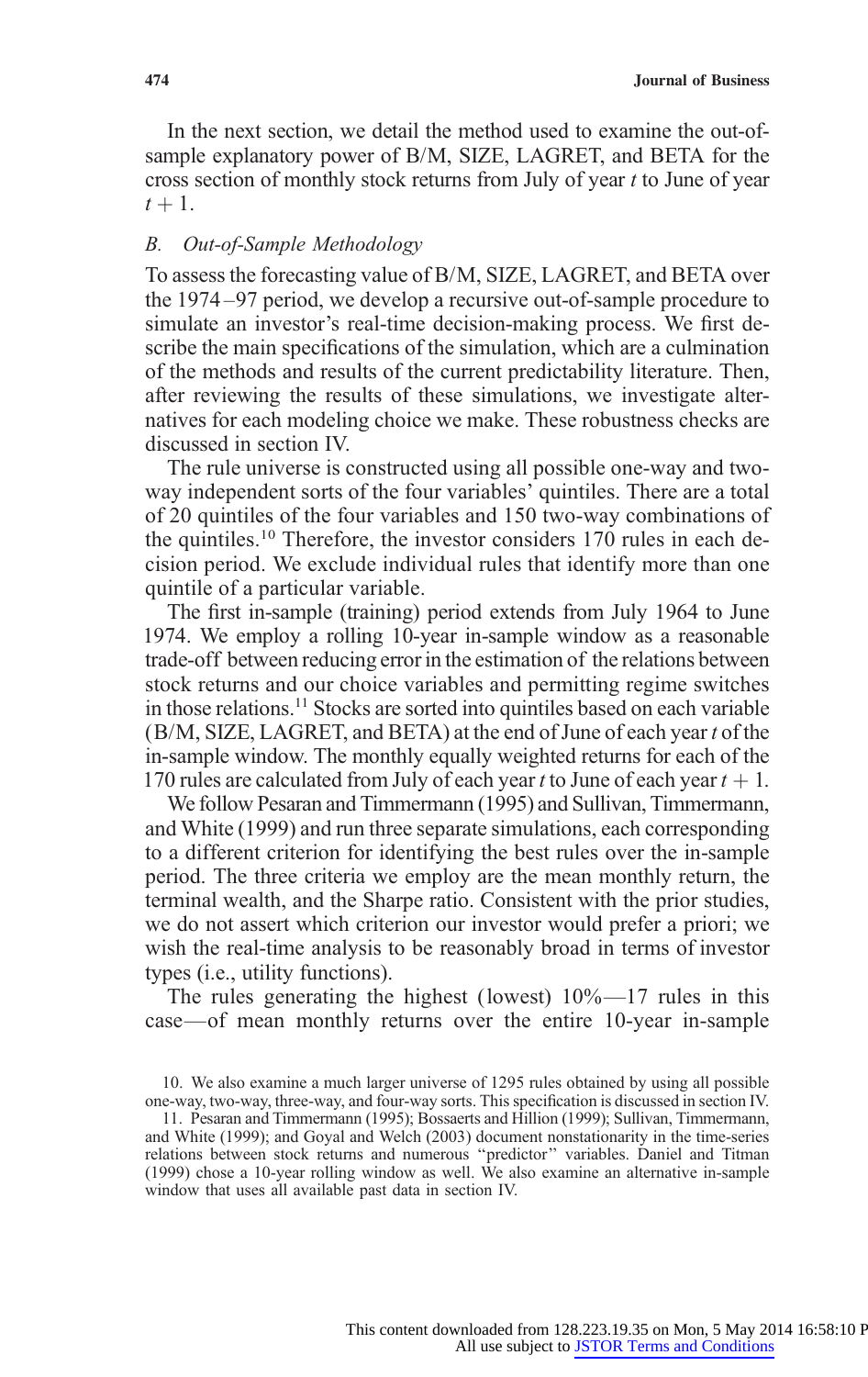window form the investor's chosen LONG (SHORT) out-of-sample portfolio for July 1974 to June 1975. Similarly, the LONG (SHORT) portfolios for the terminal-wealth and Sharpe-ratio criteria are formed by selecting the rules that generate the highest (lowest) 10% of terminal wealths and Sharpe ratios, respectively, over the in-sample period. For illustration, we provide 3 of the 17 LONG rules under the Sharpe-ratio criterion for the July 1974 to June 1975 out-of-sample period. The first rule indicates to buy all stocks that are in the lowest quintile of SIZE. The second rule indicates to buy all stocks that are both in the lowest quintile of SIZE and in the highest quintile of B/M. The third rule indicates to buy all stocks that are both in the lowest quintile of B/M and in the lowest quintile of BETA. Each of these three rules is 1 of the 17 (out of 170) rules that generated the highest Sharpe ratios during the prior 10-year in-sample period. Stocks selected for out-of-sample investment by more than one rule do not receive increased weighting. We choose the top (bottom) 10% of the rules to ensure that we have reasonably diversified the noise in the relationships between the sort variables and stock returns. On average, the LONG (SHORT) portfolios for each of the three criteria contain over 500 (600) stocks, which is roughly equivalent to investing in a quintile of the available stocks.<sup>12</sup>

Monthly equally weighted returns are calculated for the LONG and SHORT portfolios over this out-of-sample period.<sup>13</sup> At the end of this first out-of-sample period, June 1975, the in-sample window is rolled forward 1 year, and the process is repeated. This procedure produces a time series of monthly out-of-sample LONG and SHORT returns from July 1974 to December 1997. While the investor's strategy is updated annually, the rules do not change dramatically from year to year. One year of new information is added to the previous 9 years each time he updates his strategy. So small weight is given to the latest year's returns.

Note that we allow the entire cross section of stocks to be the investor's real-time opportunity set. We do not limit the rule universe to just the extreme quintiles of the predictor variables. A real-time investor would not likely have assumed a monotonic relationship between stock returns and each of the respective variables, B/M, SIZE, and LAGRET. With no theoretical guidelines, an investor would most likely have relied on the empirical relationships to form his or her beliefs, as we do here.<sup>14</sup> Our investor invests in the extreme portfolios if prior returns

<sup>12.</sup> For robustness, we also examine the performances of the top (bottom) rule only and the top (bottom) 5% of the rules. These specifications are discussed in section IV.

<sup>13.</sup> The returns of the SHORT portfolio are constructed from a positive investment in the appropriate stocks; so profitable SHORT portfolio returns are negative.

<sup>14.</sup> Nevertheless, as a robustness check, we examine in section IV the performances of the strategies selected only from the first and fifth quintiles of each variable, i.e. imposing the prior belief that the all relationships are monotonic.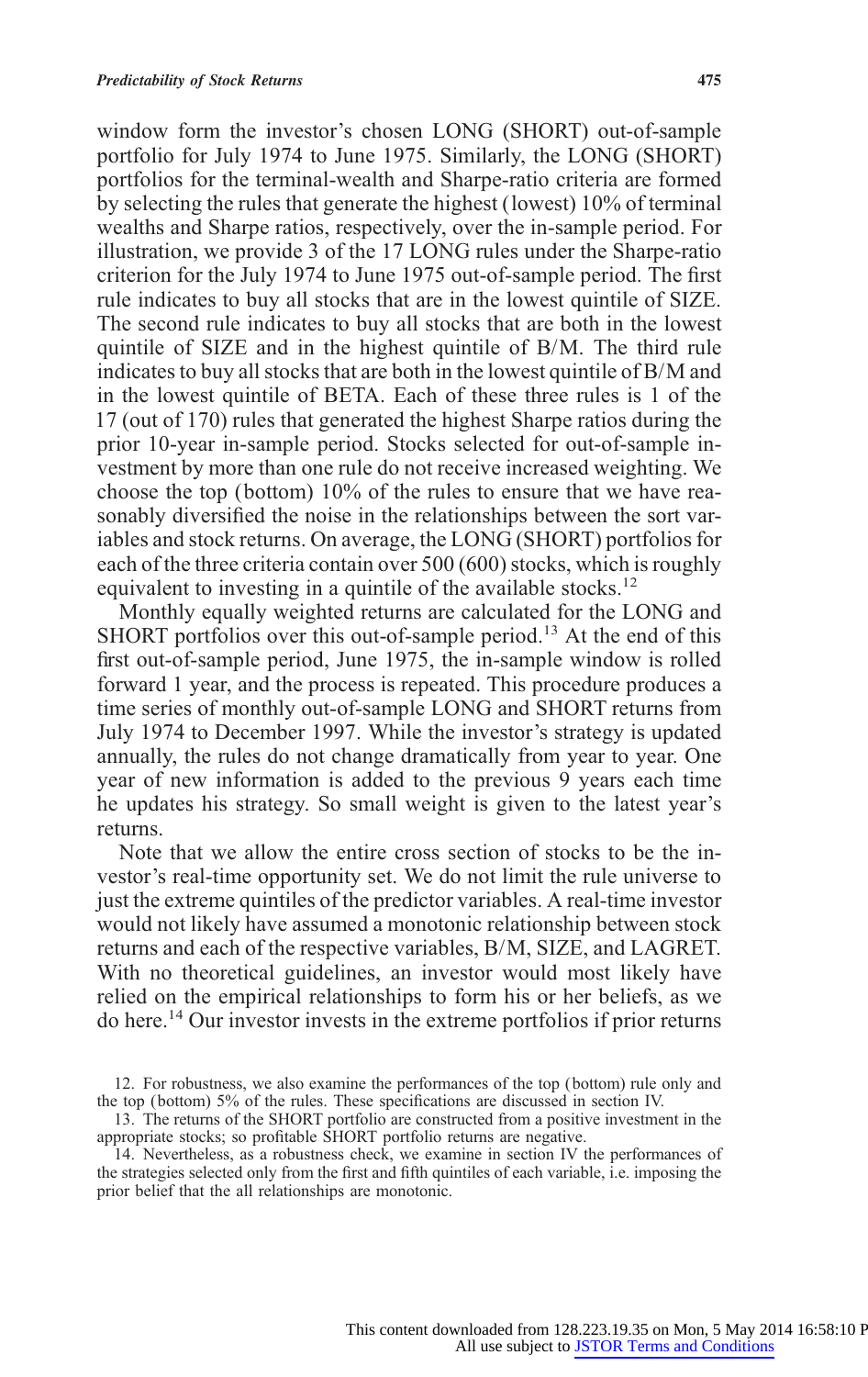to such strategies are best. Note that employing a regression-based analysis instead of the sorting procedure would be inconsistent with our assumption of no prior beliefs since linearity is imposed by the regressions.

To evaluate whether the cross section is predictable in real time, the returns of the active LONG and SHORT portfolios are compared to a passive benchmark. Finding that the LONG (SHORT) portfolio outperforms (underperforms) the benchmark is evidence of predictability. Because financial researchers disagree on how best to evaluate portfolio performance, we employ several measures. First, we compare the LONG (SHORT) portfolio's mean return to that of an equally weighted market index ( $E\hat{W}$  index), using a paired *t*-test. The  $E\hat{W}$  index is composed of all stocks in the data set.<sup>15</sup> If the cross section of stock returns is predictable ex ante, the LONG (SHORT) portfolio should generate a higher (lower) mean return. The second and third performance measures are risk adjusted. We estimate a Jensen's alpha and a Sharpe ratio respectively for the active portfolios. If the cross section of stock returns is predictable ex ante, the Jensen's alpha of the LONG (SHORT) should be positive (negative) and the Sharpe ratio of the LONG (SHORT) should be greater (less) than that of the passive EW index.

Note that we consider only CAPM-based measures of riskadjusted performance. This restriction is determined by the fact that the most common alternatives, namely, the three-factor model of Fama and French (1993) or the four-factor model of Carhart (1997), utilize the same variables we investigate here. Financial research labels these variables as ''anomalous'' because the CAPM is unable to explain the associated in-sample return patterns. For this reason, we employ the same measures to determine if the out-of-sample performance of B/M, SIZE, and LAGRET remains anomalous.

Our final test entails an examination of ''zero-cost'' COMBINED portfolios. The returns of the COMBINED portfolios are obtained by subtracting the returns of the SHORT portfolio from the returns of the LONG portfolio. We evaluate the COMBINED portfolio's performance by comparing its mean monthly return to zero and estimating a Jensen's alpha (the risk-free rate is not subtracted from the COMBINED returns in the Jensen regression). If the COMBINED portfolio enjoys a mean return that is greater than zero or an alpha that is greater than zero, we view this as evidence of predictability.

Due to the practical limitations on an invest[or's ability to use the](http://www.jstor.org/page/info/about/policies/terms.jsp) proceeds from short sales to fund long positions as well as margin requirements and ''haircuts,'' caution must be used when interpreting

<sup>15.</sup> We also examine a value-weighted index and the S&P 500 as alternative passive indices. These alternatives are discussed in section IV.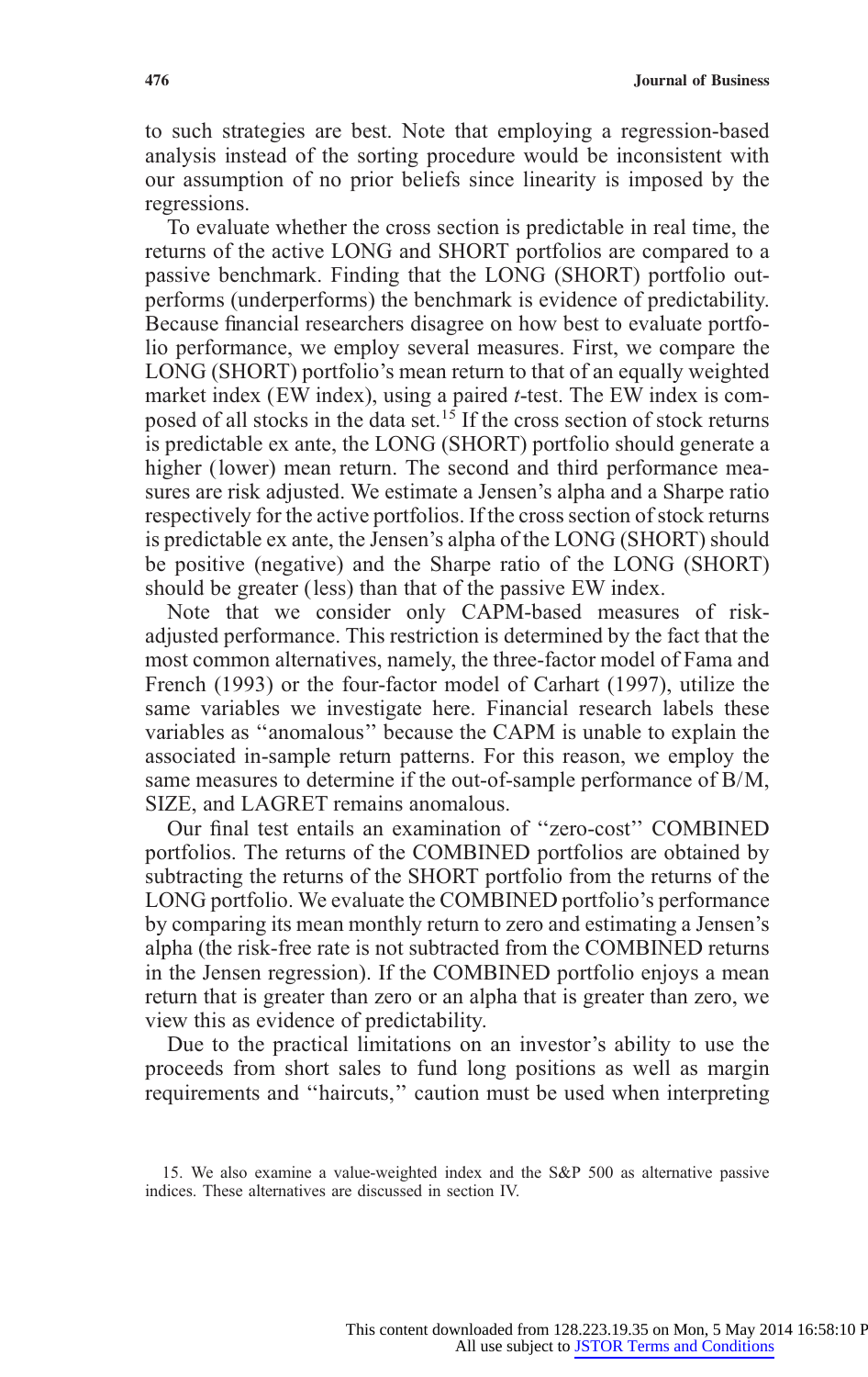the returns to the COMBINED portfolios.<sup>16</sup> Furthermore, not many investors would be allowed by their brokers to short an entire portfolio of hundreds of stocks, which the SHORT portfolio requires. For these reasons, we place the greatest emphasis in this study on the ability of the LONG portfolio to outperform the EW index.

It may be useful to note here that we consider a variety of alternatives to this procedure in section IV. Changes in the in-sample window length, in the rule universe, and in the number of rules selected for investment do not alter the general performance of the method described in this section.

### II. In-Sample Results

# A. LONG, SHORT, and COMBINED Portfolios' In-Sample Returns

Figures 1 and 2 display the in-sample performances of the LONG and SHORT portfolios under the mean-return criterion. Both the LONG and SHORT portfolios sustain remarkable in-sample performances. Figure 1 shows the spreads between the mean monthly returns of the LONG portfolio and the mean monthly returns of the EW index for each of the rolling 10-year in-sample periods. The time series of the insample spreads is quite smooth with the LONG portfolio outperforming the EW index by an average of 0.55% per month. The LONG alpha is 0.56% per month on average and indicates that the LONG easily outperforms the index on a risk-adjusted basis as well.

Figure 2 plots the in-sample performance of the mean-returncriterion SHORT portfolio relative to the EW index. The performance of the SHORT portfolio mirrors the performance of the LONG portfolio. The average in-sample underperformance of the SHORT portfolio relative to the EW index is 0.51% in raw returns with an average alpha of  $-0.38\%$ . Interestingly, the small time-series variations in the marketadjusted returns of the LONG and of the SHORT are nearly identical.

Using the 10% of rules that generate the highest terminal wealths, the LONG portfolio outperforms the EW index by 54 basis points per month on average. Using the rules generating the worst terminal wealth, the SHORT underperforms the index by 49 basis points per month on average. Furthermore, these portfolios generate average alphas of  $0.58\%$  and  $-0.41\%$ , respectively. Although not shown, the times-series plots of average in-sample LONG and SHORT market-adjusted returns using the terminal-wealth criterion are nearly identical t[o Figures 1 and 2.](http://www.jstor.org/page/info/about/policies/terms.jsp)

Employing the Sharpe ratio to select the investment rules results in a slightly less impressive in-sample performance. The average monthly

<sup>16.</sup> See Alexander (2000) for a detailed discussion and analysis of the regulatory constraints that preclude ''zero-cost'' strategies.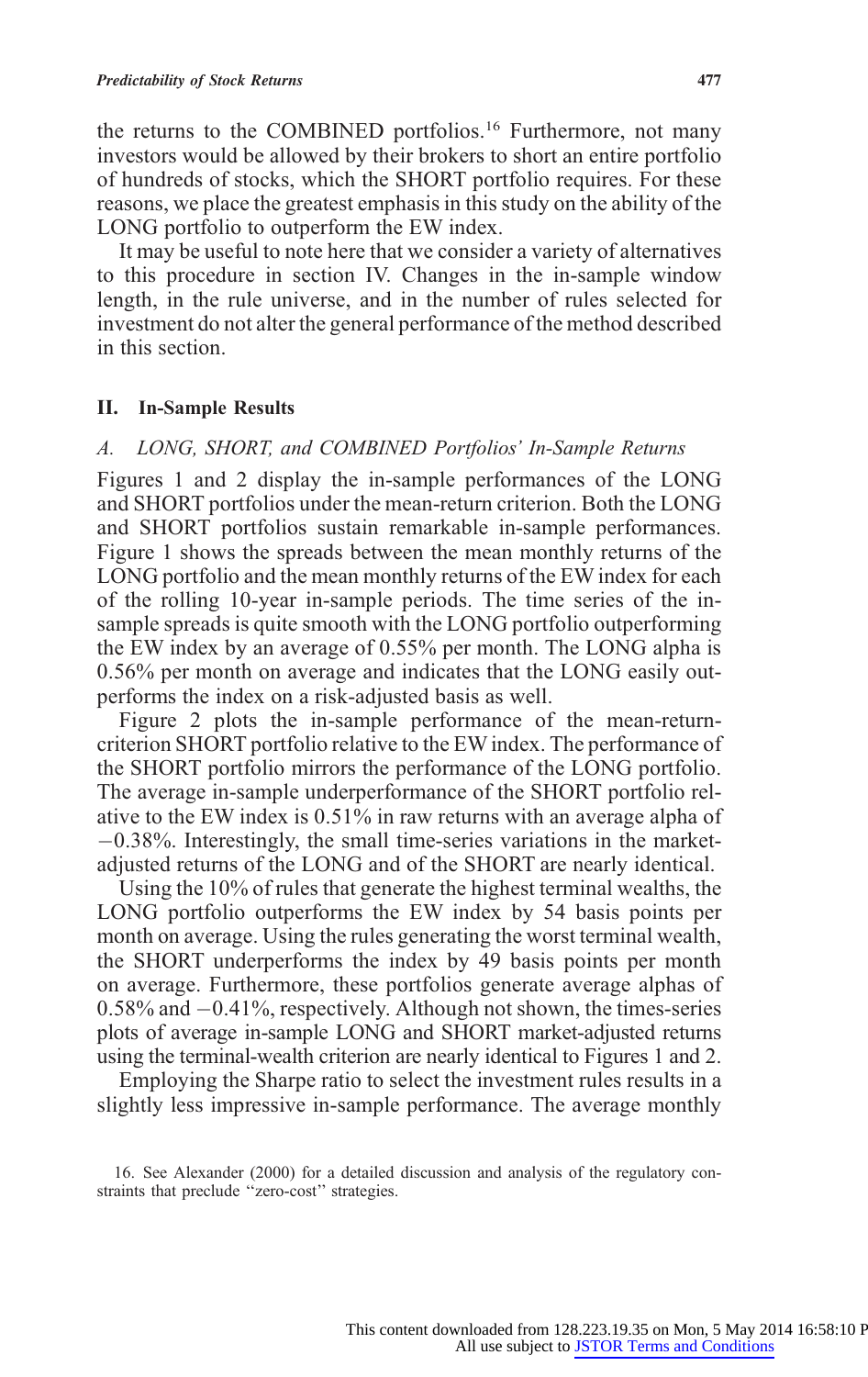

Fig. 1.—Market-adjusted in-sample returns of LONG portfolio under the meanreturn criterion The differences between the mean in-sample monthly returns of the LONG portfolios under the mean-return criterion and the contemporaneous mean monthly return on the EW index are plotted for each rolling 10-year in-sample period. The date indicates the last year of the corresponding in-sample period.

return for the LONG in this case exceeds the average return of the index by 30 basis points, while the return of the SHORT falls below the return on the index by 45 basis points per month on average. Their average alphas are  $0.59\%$  and  $-0.41\%$ , respectively. Again, the time-series variations in these in-sample market-adjusted returns is small (figures



Fig. 2.—Market-adjusted in-sample returns of SHORT portfolio under the meanreturn criterion. The differences between the mean in-sample monthly returns of the SHORT portfolios under the mean-return criterion and the contemporaneous mean monthly return on the EW index are plotted for each rolling 10-year in-sample period. The date indicates the last year of the corresponding in-sample period.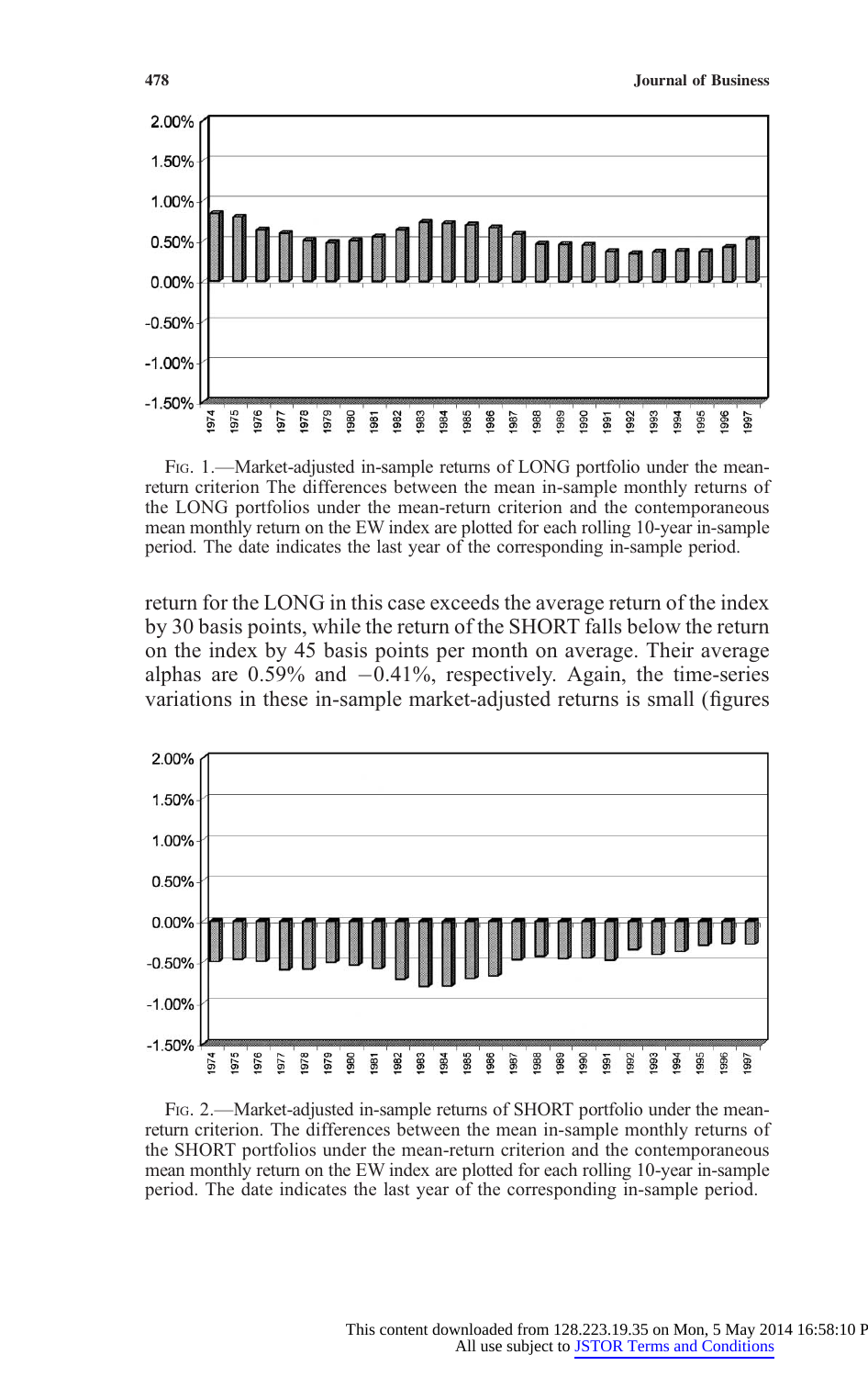not shown), but the pattern of the changes is very similar to that of the previous two simulations, only the magnitude of the spreads is noticeably different.

We draw attention to the level of in-sample returns exhibited by the real-time simulations because they are consistent with the in-sample performances documented for B/M, SIZE, and LAGRET by previous research (Fama and French 1992; Lakonishok, Shleifer, and Vishny 1994; and Jegadeesh and Titman 1993). Second, the persistence of the in-sample returns is quite dramatic. In fact, the minimum market-adjusted in-sample return for the LONG portfolio is 35, 33, and 9 basis points per month for the mean-return, terminal-wealth, and Sharpe-ratio criteria, respectively. Furthermore, these minima all occur in 1992. The only difference apparent so far between the three specifications is the weaker performance of the LONG for the Sharpe-ratio criterion. The examination of the rules selected for the LONG and SHORT portfolios in the next section will reveal why this difference occurs.

### B. Rule Compositions of LONG and SHORT Portfolios

For each of the three criteria, two-way rules dominate the investment choices with at least 90% of the selected LONG and SHORT rules being two-way rules. In addition, the LONG and the SHORT portfolios consist of between 558 and 666 stocks on average under each of the three criteria. The EW index has 2646 stocks on average in each year. Most important though is that each of the four variables is employed frequently in the construction of the LONG and SHORT portfolios. Of the total number of investment rules selected (17 rules per year across 24 selection periods) for the portfolios, each of the variables is typically employed in about 40–55% of these rules when using the three in-sample selection criteria.

It is interesting to note how the hypothetical investor uses the four variables. Table 1 provides the mean quintiles of each variable selected for investment in the LONG and SHORT portfolios. For the mean-return and terminal-wealth criteria, the average quintiles selected for B/M and SIZE conform to our hindsight. The LONG (SHORT) portfolio tends to invest in high-B/M (low-B/M) and small-cap (high-cap) stocks. There seems to be no discernable tendency in the LONG or SHORT portfolios under the mean-return and terminal-wealth criteria toward a momentum or BETA strategy, however. For both LAGRET and BETA, the entire spectrum of quintiles is employed as evidenced by the relati[vely high standard](http://www.jstor.org/page/info/about/policies/terms.jsp) deviations of selected quintiles reported in table 1.

The quintiles selected for investment under the Shape-ratio criterion are noticeably different. Table 1 shows that, while the LONG and the SHORT tend to be composed of high-B/M and low-B/M stocks, respectively, the tendency for the LONG (SHORT) to be in low-cap (high-cap) stocks diminishes. Instead, the selected quintiles under the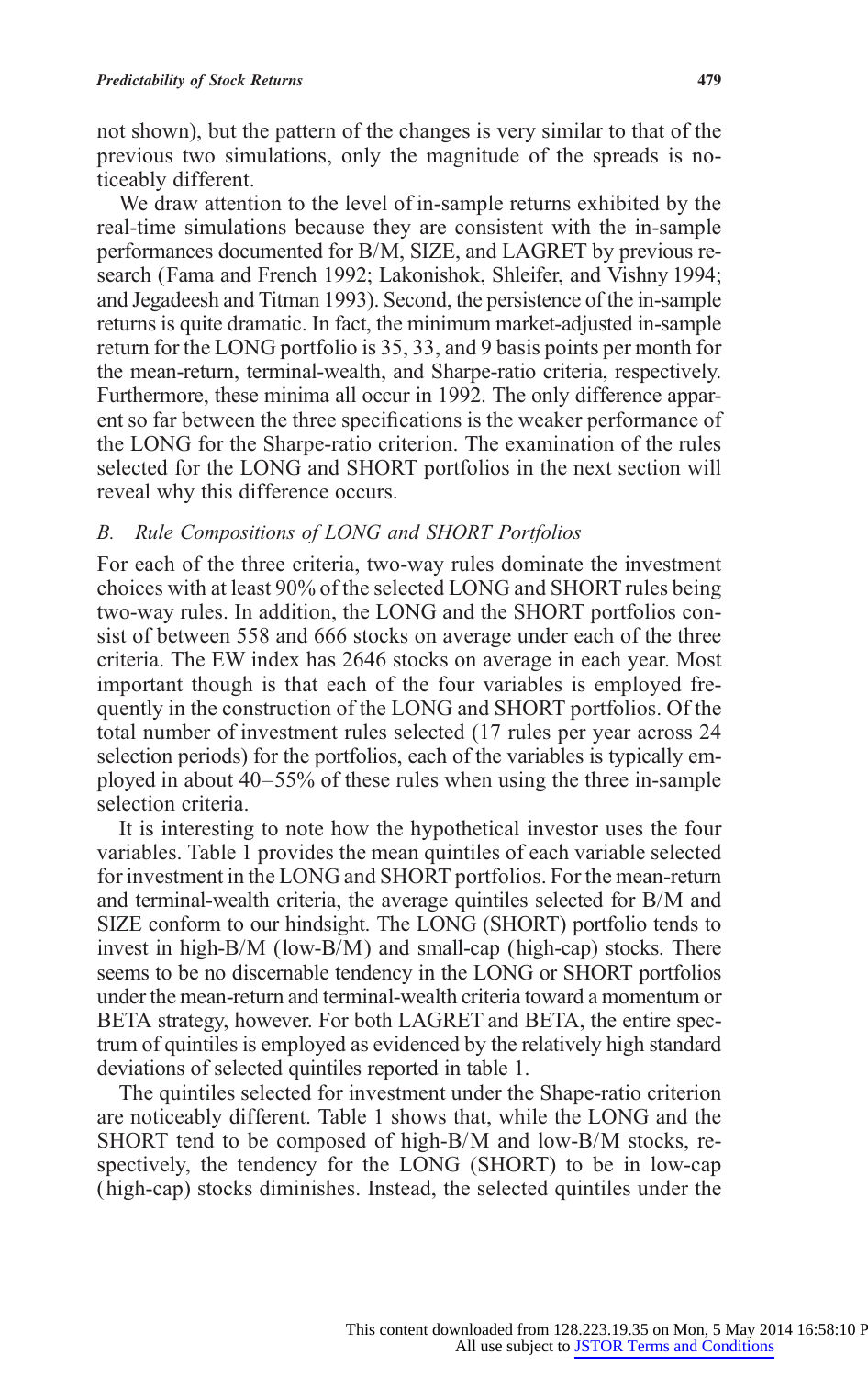|                                                                              | Mean Quintiles Selected              |                                   |                                  |                                  |  |  |  |
|------------------------------------------------------------------------------|--------------------------------------|-----------------------------------|----------------------------------|----------------------------------|--|--|--|
|                                                                              | B/M                                  | <b>SIZE</b>                       | <b>LAGRET</b>                    | <b>BETA</b>                      |  |  |  |
|                                                                              |                                      | A. LONG portfolio                 |                                  |                                  |  |  |  |
| Mean-return criterion<br>Terminal-wealth criterion<br>Sharpe-ratio criterion | 4.3(1.0)<br>4.4 $(.9)$<br>4.6 $(.7)$ | 1.3(0.7)<br>1.3(0.7)<br>2.3(1.3)  | 3.2(1.3)<br>3.2(1.3)<br>2.8(0.9) | 3.5(1.3)<br>3.0(1.3)<br>1.5(6)   |  |  |  |
|                                                                              |                                      | <b>B. SHORT Portfolio</b>         |                                  |                                  |  |  |  |
| Mean-return criterion<br>Terminal-wealth criterion<br>Sharpe-ratio criterion | 1.4(.6)<br>1.3(.5)<br>1.3(.4)        | 4.2 $(.8)$<br>3.9(.9)<br>3.7(1.1) | 2.3(1.3)<br>2.3(1.4)<br>2.3(1.5) | 3.5(1.3)<br>3.9(1.2)<br>4.3(1.0) |  |  |  |

TABLE 1 Mean Quintiles Selected for Investment

Nore.--Using the four variables B/M, SIZE, LAGRET, and BETA, investment portfolios are identified in June of each year from 1974 to 1997. Consider the first in-sample period, which extends from July of 1964 to June of 1974. At the beginning of July of each year 1964 to 1973, all NYSE-, AMEX-, and -NASDAQ-listed stocks are sorted into quintiles based on the four variables separately. Equally weighted returns to each of the resulting 170 one-way and two-way rules are calculated for each month of the 10-year, in-sample period. The rules in the highest (lowest) decile of the respective performance criterion (mean return, terminal wealth, and Sharpe ratio) over the in-sample period identify the stocks selected for investment in the LONG (SHORT ) portfolio in the first out-of-sample period from July 1974 to June 1975. The 10-year in-sample window is then rolled forward 1 year and the process is repeated. Panel A reports the mean quintiles selected for the LONG portfolio under each criterion, and Panel B for the SHORT portfolio. Standard deviations of selected quintiles are given in parentheses.

Sharpe-ratio criterion demonstrate a pronounced tendency to invest in a particular BETA style. Particularly interesting is that the LONG portfolio tends to comprise low-BETA stocks and the SHORT high-beta stocks. A momentum effect is not employed under this criterion either.

We see now why the in-sample returns of the mean-criterion and terminal-wealth criterion are so similar; in general, they select the same characteristics for B/M, SIZE, LAGRET, and BETA. The in-sample returns of the Sharpe-ratio criterion are noticeably different than the other two criteria because it selects markedly different BETA characteristics and, to a lesser degree, different SIZE characteristics.

Despite the noted deviations from the ex post best rules, the real-time simulations still can detect a high level of in-sample ''predictability'' consistent with the prior literature. In the next section, we document the out-of-sample performances of these real-time portfolios to see if the large in-sample returns persist into the next period. In other words, we examine the viability of B/M, SIZE, LAGRET, and BETA as predictors of stock returns in real time.

#### III. Out-of-Sample Results

# A. Mean-Return Criterion

Table 2 presents statistics for the 23.5 out-of-sample years extending from July 1974 to December 1997. Without adjusting for trading costs,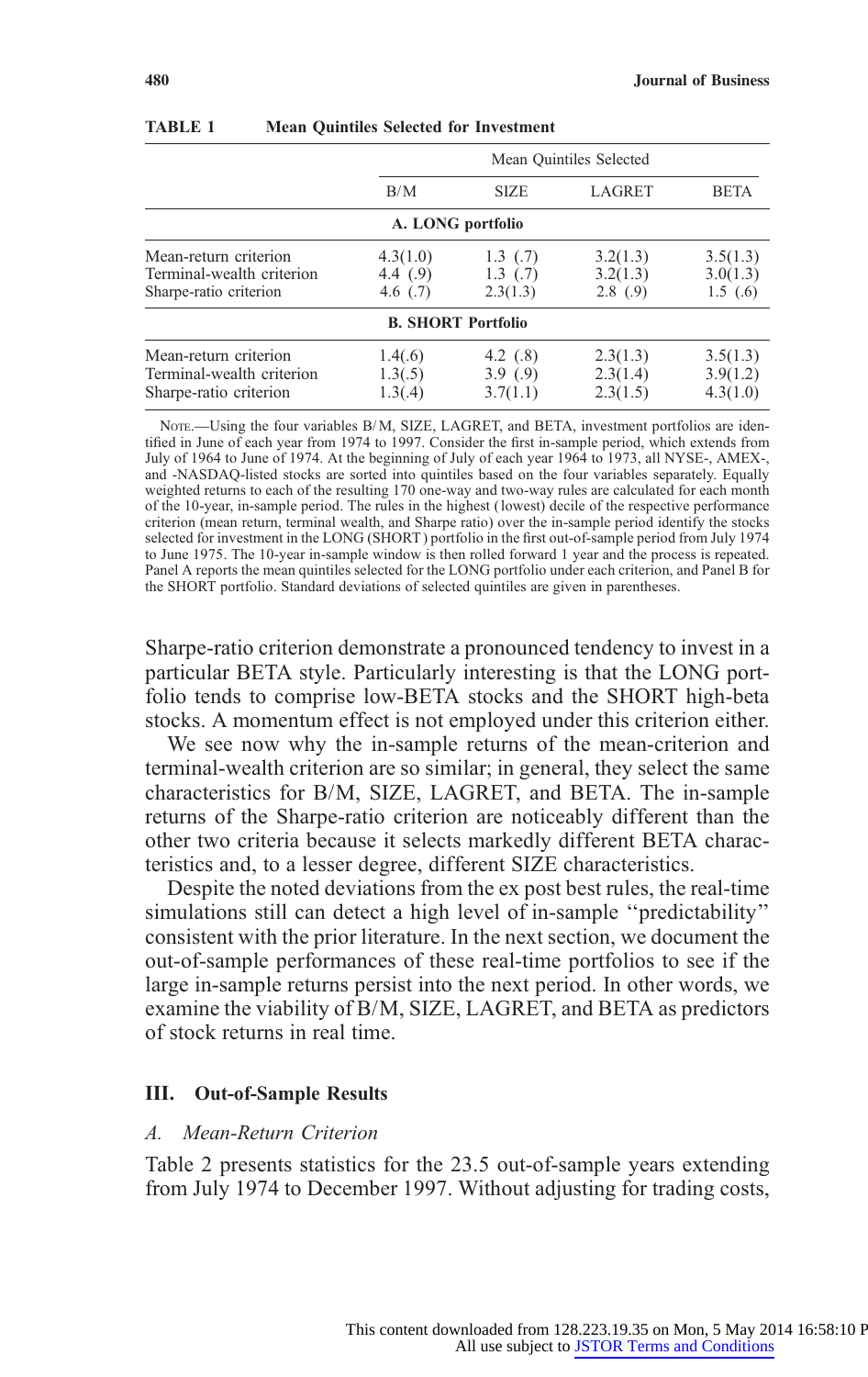|              | Unadjusted                        |                |              | Adjusted for Trading Costs        |                |              |  |  |
|--------------|-----------------------------------|----------------|--------------|-----------------------------------|----------------|--------------|--|--|
|              | % Mean Monthly Return (std. dev.) | Jensen's Alpha | Sharpe Ratio | % Mean Monthly Return (std. dev.) | Jensen's Alpha | Sharpe Ratio |  |  |
| EW Market    | 1.41(5.40)                        | N.A.           |              | N.A                               | N.A            | N.A          |  |  |
| LONG         | $1.54*(5.76)$                     | .09            |              | 1.41(5.82)                        | $-.05$         | .14          |  |  |
| <b>SHORT</b> | 1.38 (5.47)                       | $-.02$         | .15          | 1.46(5.47)                        | .05            | .16          |  |  |
| COMBINED     | .16(1.93)                         |                | N.A.         | $-.05(1.99)$                      | $-.10$         | N.A.         |  |  |

#### TABLE 2 Out-of-Sample Performances under the Mean-Return Criterion

NOTE.—Using the four variables B/M, SIZE, LAGRET, and BETA, a time series of monthly out-of-sample returns is generated from July 1974 through December 1997. Consider the first in-sample period, which extends from July 1964 to June 1974. At the beginning of July of each year 1964 to 1973, all NYSE-, AMEX-, and NASDAQ-listed stocks are sorted into quintiles based on the four variables separately. Equally weighted returns to each of the resulting 170 one-way and two-way rules are calculated for each month of the 10-year, in-sample period. The rules in the highest (lowest) decile of mean monthly returns over the in-sample period identify the stocks selected for the out-of-sample LONG (SHORT) portfolio in the first out-of-sample period from July 1974 to June 1975. Monthly returns are calculated for the LONG (SHORT) portfolio over the out-of-sample period. The 10-year in-sample window is then rolled forward 1 year, and the process is repeated for each of the 23.5 out-of-sample years (July 1974 to December 1997). The out-of-sample COMBINED portfolio is defined as the LONG minus the SHORT.

The mean equally weighted monthly returns (standard deviation of monthly returns) to the LONG, SHORT, and COMBINED portfolios are reported unadjusted and adjusted for trading costs. The method of estimating the dynamic, stock-specific trading costs is described in section I.C. The LONG (SHORT) portfolio's mean monthly return is compared to the return of the equally weighted (EW ) market index. The COMBINED portfolio's mean monthly return is compared to zero. The Sharpe ratios of the LONG and SHORT are compared to the Sharpe ratio of the EW index. The <sup>t</sup>-tests for comparing mean returns and Sharpe ratios are robust to heteroscedasticity and autocorrelation (Gallant 1987). The Jensen's alpha and Sharpe ratio are reported for the LONG and SHORT portfolios; only the Jensen's alpha is reported for the COMBINED.

N.A. indicates that the measure is not applicable.

\*\*\*, \*\*, and \* indicate statistical significance at the 1%, 5%, and 10% levels, respectively.

This content downloaded from 128.223.19.35 on Mon, 5 May 2014 16:58:10 PMAll use subject to [JSTOR Terms and Conditions](http://www.jstor.org/page/info/about/policies/terms.jsp)

 $481$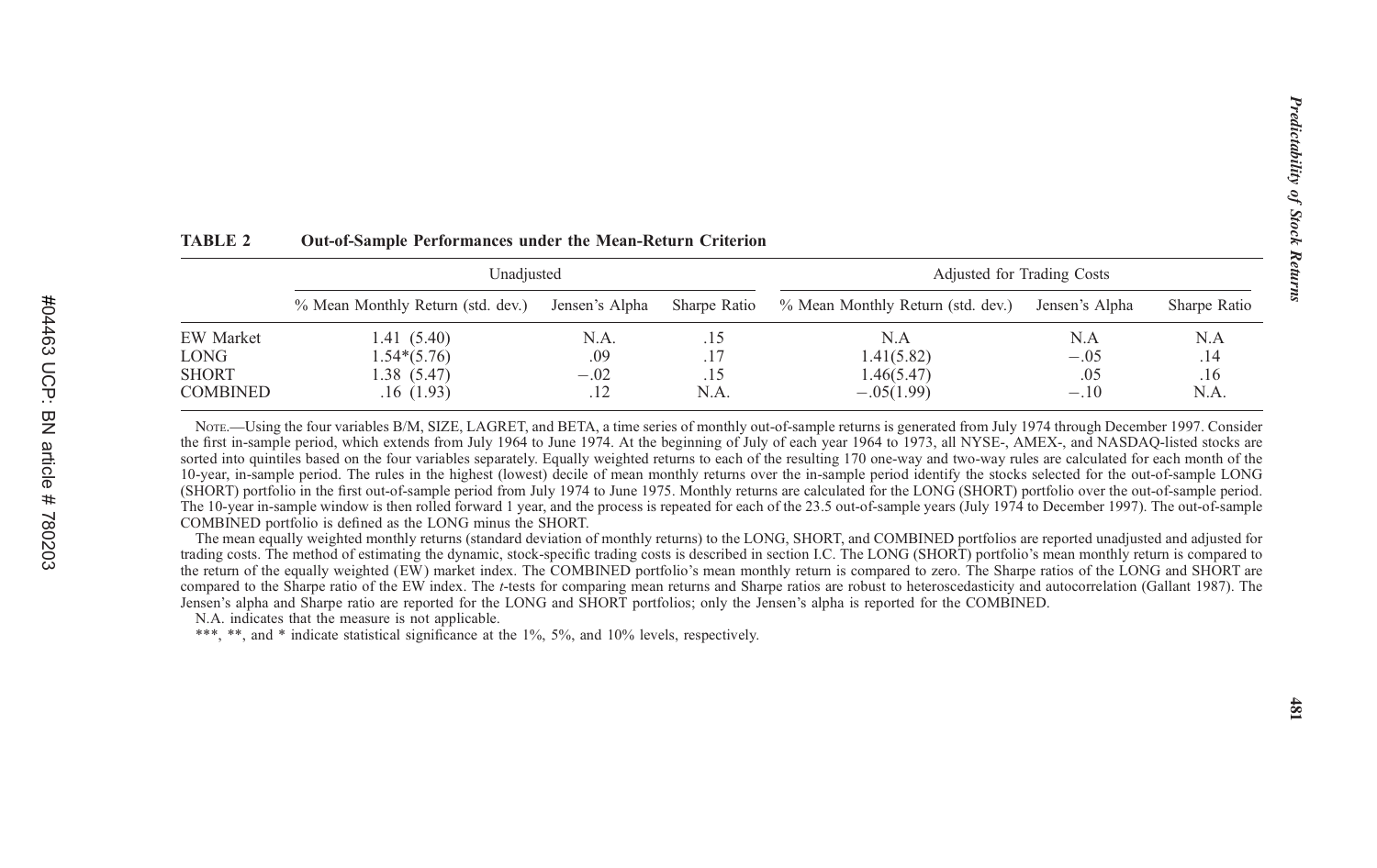

Fig. 3.—Market-adjusted in-sample and out-of-sample returns on the LONG portfolio under the mean-return criterion. The in-sample and corresponding out-of-sample mean monthly market-adjusted returns to the LONG portfolio under the mean-return criterion are plotted for each rolling 10-year in-sample period. The contemporaneous monthly return to the EW index is subtracted from the in-sample and out-of-sample mean monthly returns, respectively. The date indicates the last year of the in-sample period.

the LONG portfolio earns a mean monthly return of 1.54%, exceeding the EW index by 13 basis points, which is a statistically significant difference at the 10% level.<sup>17</sup> However, the Jensen's alpha and the Sharpe ratio of the LONG portfolio fail to detect risk-adjusted abnormal returns. Additionally, the SHORT and COMBINED portfolios do not perform statistically differently than their respective benchmarks on a raw or risk-adjusted return basis.

We adjust the portfolio returns for trading costs using the findings of Keim and Madhavan (1997). These cost estimates are stock specific and a function of the price of the stock, the exchange where the stock trades, and the market value of the stock. The Keim-Madhavan estimates are for 1991–93. We adjust these cost estimates for time-series variations using the results of Stoll (1995). The method for estimating trading costs is detailed in appendix A. Once the returns of these mean-returncriterion portfolios are adjusted for trading costs, there is no evidence in

<sup>17.</sup> The t-statistics for the means tests and the Jensen's alpha tests are calculated using the HAC covariance estimator of Gallant (1987). In appendix B, we describe the procedure we employ for selecting the bandwidths, suggested by Andrews (1[991\). Note that the inferences](http://www.jstor.org/page/info/about/policies/terms.jsp) throughout this study are robust to alternative choices of the bandwidths. These alternatives are also suggested by Andrews (1991) and are described in appendix B as well. The t-statistics that compare the Sharpe ratio of the LONG or SHORT portfolio to the Sharpe ratio of the EW market portfolio are estimated via the ''delta method'' (Greene 1997, theorem 4.16, p. 124). For any two portfolios, we estimate the mean and variance of the excess returns as well as the covariance matrix of these four parameters using GMM with the robust HAC covariance estimator. The asymptotic distribution of the difference between the Sharpe ratios of the two series, which is a function of the four parameters, is given in theorem 4.16 of Greene (1997).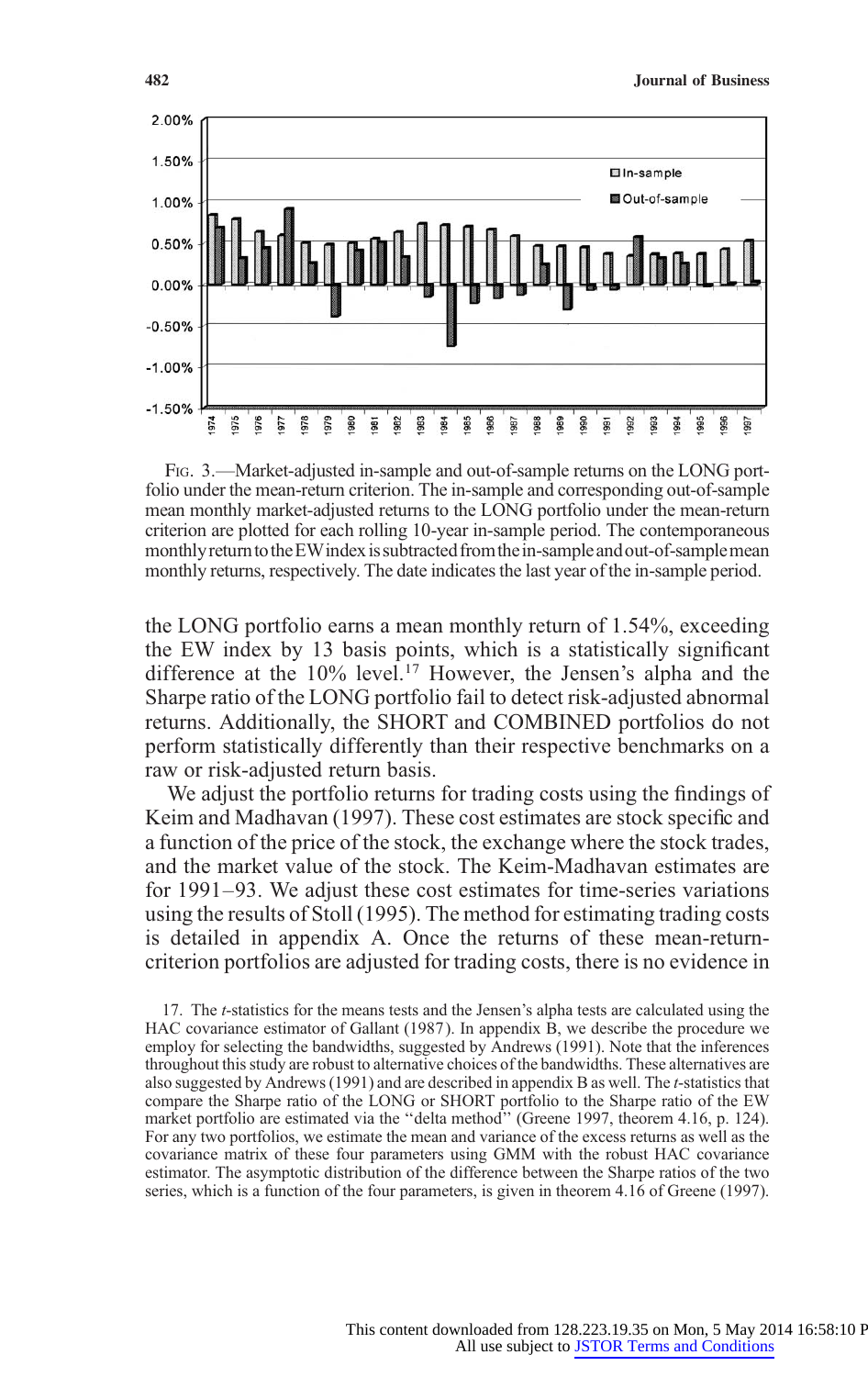Predictability of Stock Returns 483



Fig. 4.—Market-adjusted in-sample and out-of-sample returns on the SHORT portfolio under the mean-return criterion. The in-sample and corresponding out-of-sample mean monthly market-adjusted returns to the SHORT portfolios under the mean-return criterion are plotted for each rolling 10-year in-sample period. The contemporaneous monthly return to the EW index is subtracted from the in-sample and out-of-sample mean monthly returns, respectively. The date indicates the last year of the in-sample period.

favor of predictability.<sup>18</sup> An investor employing the mean-return criterion to select investment strategies would not have outperformed the passive index.

Figure 3 plots the out-of-sample versus the in-sample performances of the LONG portfolio under the mean-return criterion. The out-ofsample returns are quite volatile. The LONG performs well from1974 to 1978 but underperforms the EW index from 1983 to 1991 in all but 1 year. Similarly, figure 4 illustrates the poor and volatile performance of the SHORT portfolio, which never enjoys a sustained period of market underperformance. Nonetheless, figure 5 shows that the COMBINED portfolio generated reasonable returns over the 1974–82 period, based primarily on the strength of the LONG portfolio. During this period, we observe a negative mean monthly return to the COMBINED portfolio only in 1979. After 1983, extreme variability and negative returns mark the outof-sample performance of the COMBINED portfolio.

### B. Terminal-Wealth Criterion

Table 3 shows that the terminal-wealth criterion performs better than the mean-return criterion. While the LONG portfolio unad[justed for trading](http://www.jstor.org/page/info/about/policies/terms.jsp) costs beats the EW index by 13 basis points again and at a 10% level of significance, the LONG in this case displays some ability to outperform the index on a risk-adjusted basis. The LONG alpha is 14 basis points

18. On average, the estimated roundtrip cost of the LONG (SHORT) under the mean-return criterion is  $265$  (180) basis points.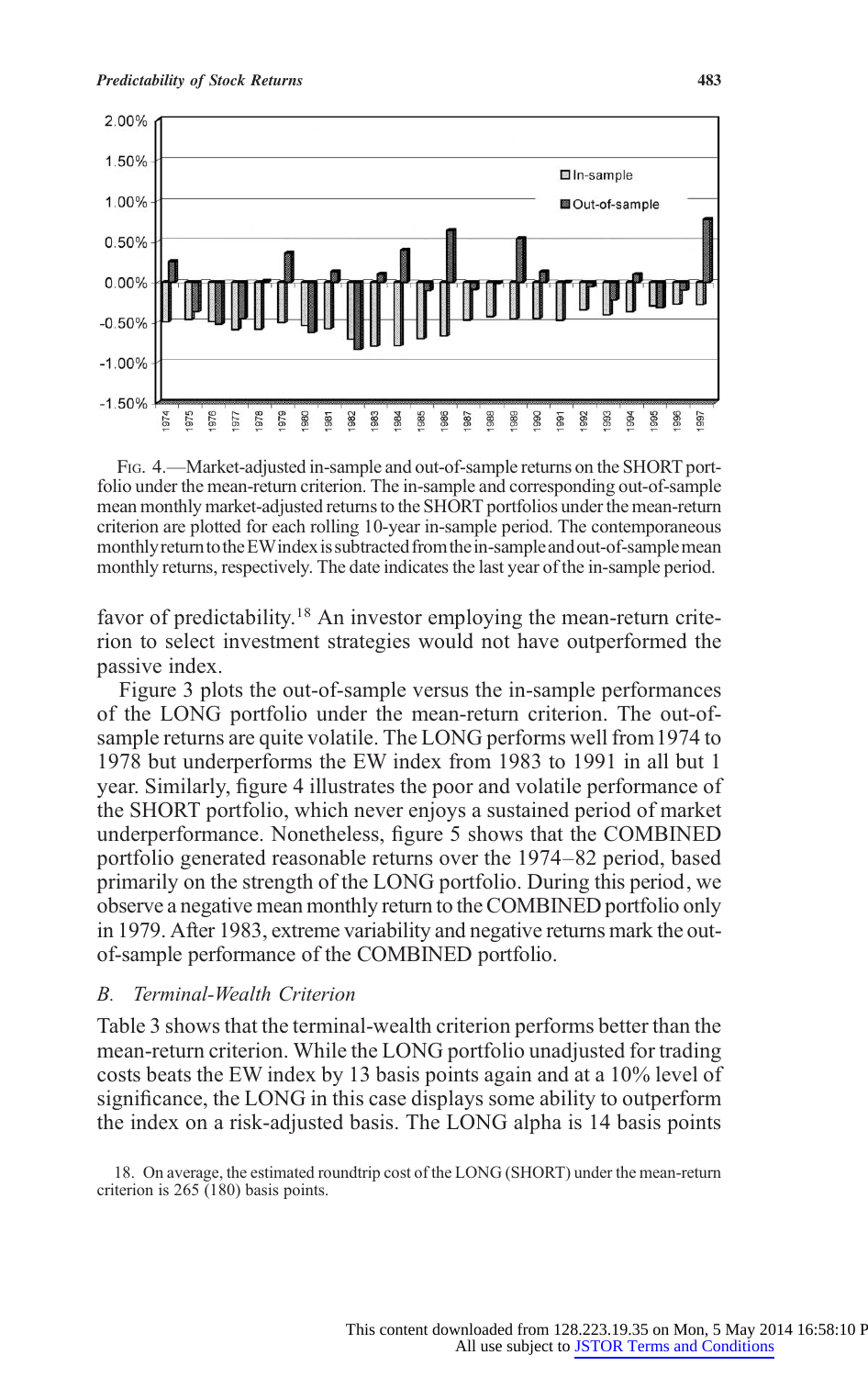



FIG. 5.—In-sample and out-of-sample returns on the COMBINED portfolio under the mean-return criterion. The in-sample and corresponding out-of-sample mean monthly returns to the COMBINED portfolios under the mean-return criterion are plotted for each rolling 10-year in-sample period. The date indicates the last year of the in-sample period.

per month, which is significant at the 10% level, and the Sharpe ratio of the LONG portfolio is 0.18, which is significantly different from the EW index's Sharpe ratio of 0.15. The other difference between this case and the mean-return case is that the COMBINED here has an alpha of 28 basis points that is significant at the 5% level. Even so, all evidence of predictability dissipates when trading costs are considered.<sup>19</sup>

Figure 6 shows that the LONG starts off well but performs erratically after 1979. The SHORT, in figure 7, never enjoys any sustained underperformance. Figure 8 illustrates that the spread between the LONG and the SHORT is positive for the latter half of the 1970s, but it becomes erratic after then.

# C. Sharpe-Ratio Criterion

The performance of the Sharpe-ratio criterion better supports the view that stock returns are predictable. As shown in table 4, the monthly mean return of the LONG without trading costs exceeds the EW index by 19 basis points and generates an alpha of 28 basis points per month on average. The Sharpe ratio of the LONG is 0.21. All of these measures indicate that this specification generates performance superior to the EW index. The mean monthly return of the SHORT without trading costs does not differ from the mean return of the index statistically, but it does underperform the EW index on a risk-adjusted [basis according to both](http://www.jstor.org/page/info/about/policies/terms.jsp) the Jensen's alpha and the Sharpe ratio. The Sharpe-ratio criterion also generates a COMBINED portfolio that averages 29 basis points per month with an alpha of 47 basis points, both statistically significant.

19. On average, the estimated roundtrip cost of the LONG (SHORT ) under the terminalwealth criterion is 253 (196) basis points.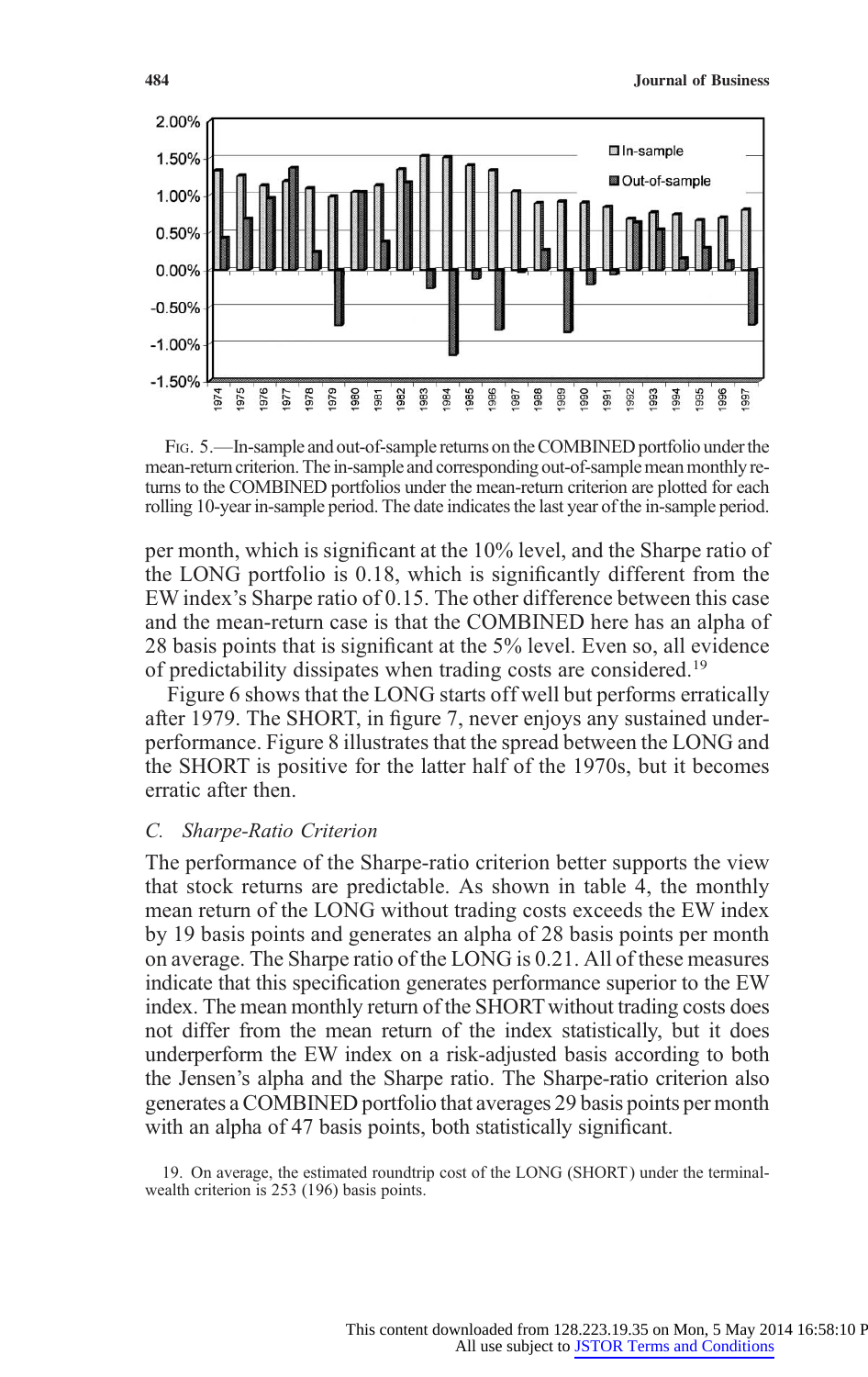| structure and in the structure<br>j |
|-------------------------------------|
|                                     |
|                                     |
|                                     |
|                                     |
| j                                   |
| š                                   |
| $D_{atim}$                          |
|                                     |
|                                     |
|                                     |
|                                     |
|                                     |
|                                     |
|                                     |
|                                     |
|                                     |
|                                     |
|                                     |
|                                     |
|                                     |
|                                     |
|                                     |
|                                     |
|                                     |
|                                     |
|                                     |
|                                     |
| 485                                 |

|                                               | Unadjusted                                              |                                     |                            | Adjusted for Trading Costs                       |                              |                            |  |  |
|-----------------------------------------------|---------------------------------------------------------|-------------------------------------|----------------------------|--------------------------------------------------|------------------------------|----------------------------|--|--|
|                                               | % Mean Monthly Return (std. dev.)                       | Jensen's Alpha                      | Sharpe's Ratio             | % Mean Monthly Return (std. dev.) Jensen's Alpha |                              | Sharpe's Ratio             |  |  |
| EW market<br>LONG<br><b>SHORT</b><br>COMBINED | 1.41(5.40)<br>$1.54*(5.48)$<br>1.36 (5.77)<br>.18(1.87) | N.A.<br>$.14*$<br>$-.09$<br>$.23**$ | .15<br>.18*<br>.14<br>N.A. | N.A.<br>1.42(5.33)<br>1.44(5.78)<br>$-.02(1.91)$ | N.A.<br>.00<br>$-.01$<br>.02 | N.A.<br>.15<br>.15<br>N.A. |  |  |

#### TABLE 3 Out-of-Sample Performances under the Terminal-Wealth Criterion

Nore.—Using the four variables B/M, SIZE, LAGRET, and BETA, a time series of monthly out-of-sample returns is generated from July 1974 through December 1997 as described in table 2, with one exception; the LONG (SHORT) com

 $485$ 

This content downloaded from 128.223.19.35 on Mon, 5 May 2014 16:58:10 PM All use subject to [JSTOR Terms and Conditions](http://www.jstor.org/page/info/about/policies/terms.jsp)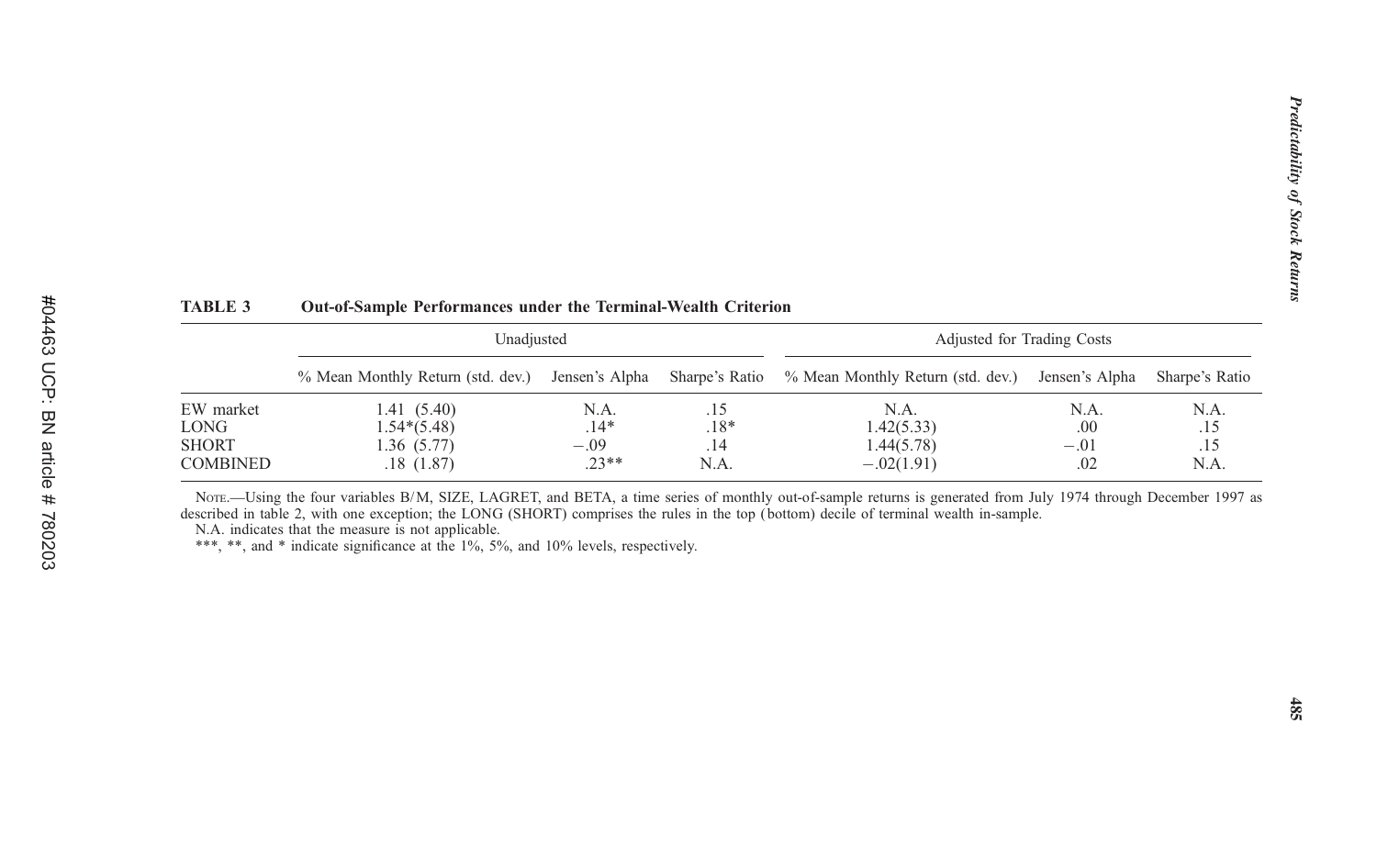

Fig. 6.—Market-Adjusted in-sample and out-of-sample returns on the LONG portfolio under the terminal-wealth criterion. The in-sample and corresponding out-of-sample mean monthly market-adjusted returns to the LONG portfolio under the terminal-wealth criterion are plotted for each rolling 10-year in-sample period. The contemporaneous monthly return to the EW index is subtracted from the in-sample and out-of-sample mean monthly returns, respectively. The date indicates the last year of the in-sample period.



Fig. 7.—Market-adjusted in-sample and out-of-sample returns on the SHORT portfolio under the terminal-wealth criterion. The in-sample and corresponding out-of-sample mean monthly market-adjusted returns to the SHORT portfolios under the terminal-wealth criterion are plotted for each rolling 10-year in-sample period. The contemporaneous monthly return to the EWindex is subtracted from the in-sample and out-of-sample mean monthly returns, respectively. The date indicates the last year of the in-sample period.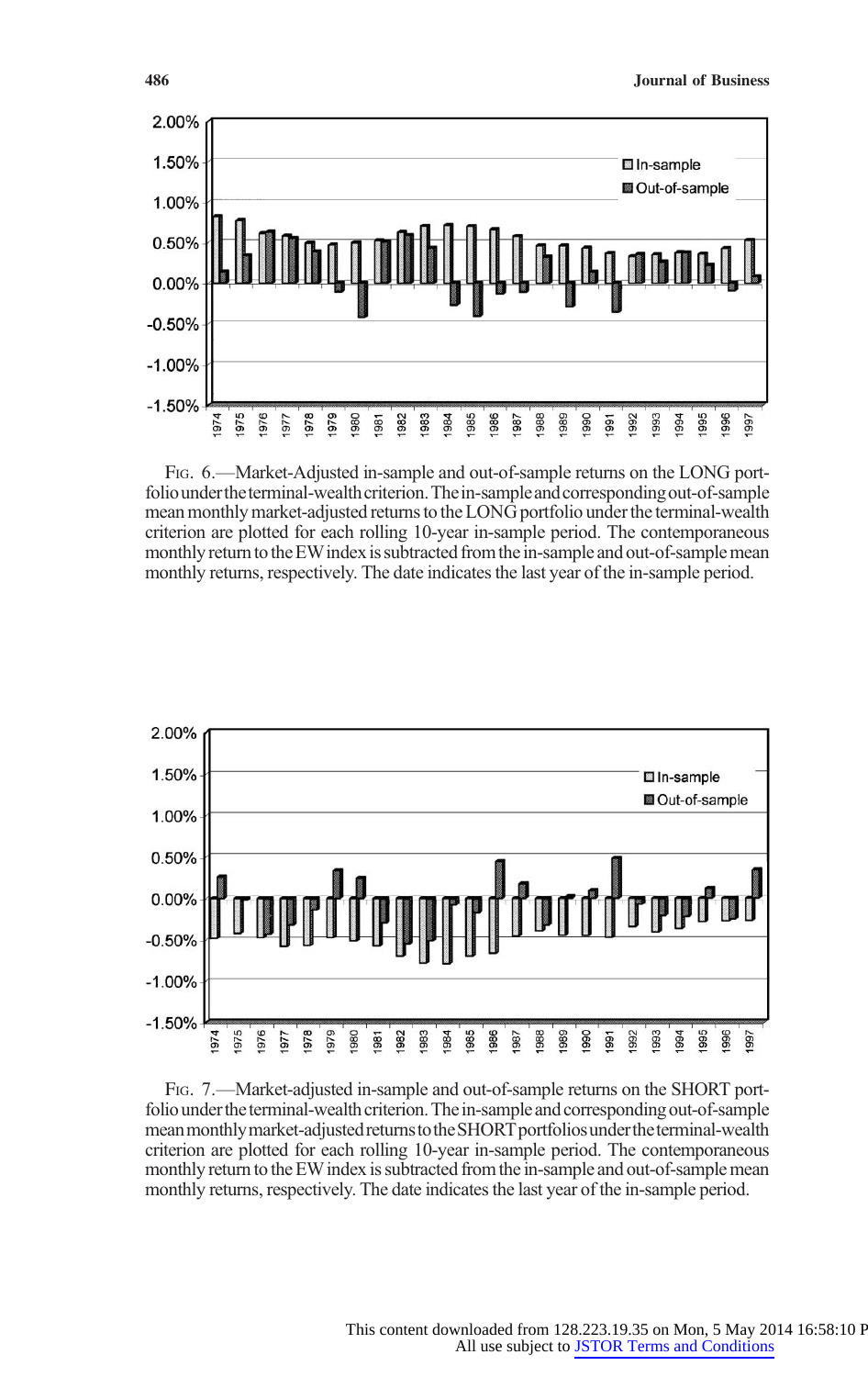**Predictability of Stock Returns** 487



Fig. 8.—In-sample and out-of-sample returns on the COMBINED portfolio under the terminal-wealth criterion. The in-sample and corresponding out-of-sample mean monthly returns to the COMBINED portfolios under the terminal-wealth criterion are plotted for each rolling 10-year in-sample period. The date indicates the last year of the in-sample period.

The most notable point of the Sharpe-ratio case, however, is that the evidence of predictability is not completely eroded by trading costs.<sup>20</sup> In fact, after trading costs are considered, the LONG still statistically outperforms the mean on a risk-adjusted basis with an average monthly alpha of 19 basis points and a significantly higher Sharpe ratio (0.19) than that of the EW index. The COMBINED has a significant alpha of 28 basis points. The raw returns are no longer distinguishable from the benchmarks however. This simulation therefore provides evidence that a Sharpe-ratio investor could have beaten the EW index in real time.

Figure 9 shows that the LONG portfolio constructed using the Sharpe-ratio criterion performs more consistently out-of-sample than the previous two criteria. There is a string of positive market-adjusted returns from 1981 through 1990. However, there is a tremendous below-market return of 89 basis points per month on average in 1991. Figure 10 indicates that the SHORT performs well from 1981 to 1986. The COMBINED, shown in figure 11, performs remarkably well from 1981 through 1990, but it takes extraordinarily large losses in 1980 and 1991.

# D. Subperiod Results

Although the performances of the first two criteria are poor overall, we do see time-series variation in the performances of th[eir active portfo](http://www.jstor.org/page/info/about/policies/terms.jsp)lios, illustrated in figures 4–9. Specifically, this cursory evidence suggests that the mean-return and terminal-wealth simulations perform best in the 1970s. Interestingly, Pesaran and Timmermann (1995) find

20. On average, the estimated roundtrip cost of the LONG (SHORT ) under the Sharpe-ratio criterion is 241 (206) basis points.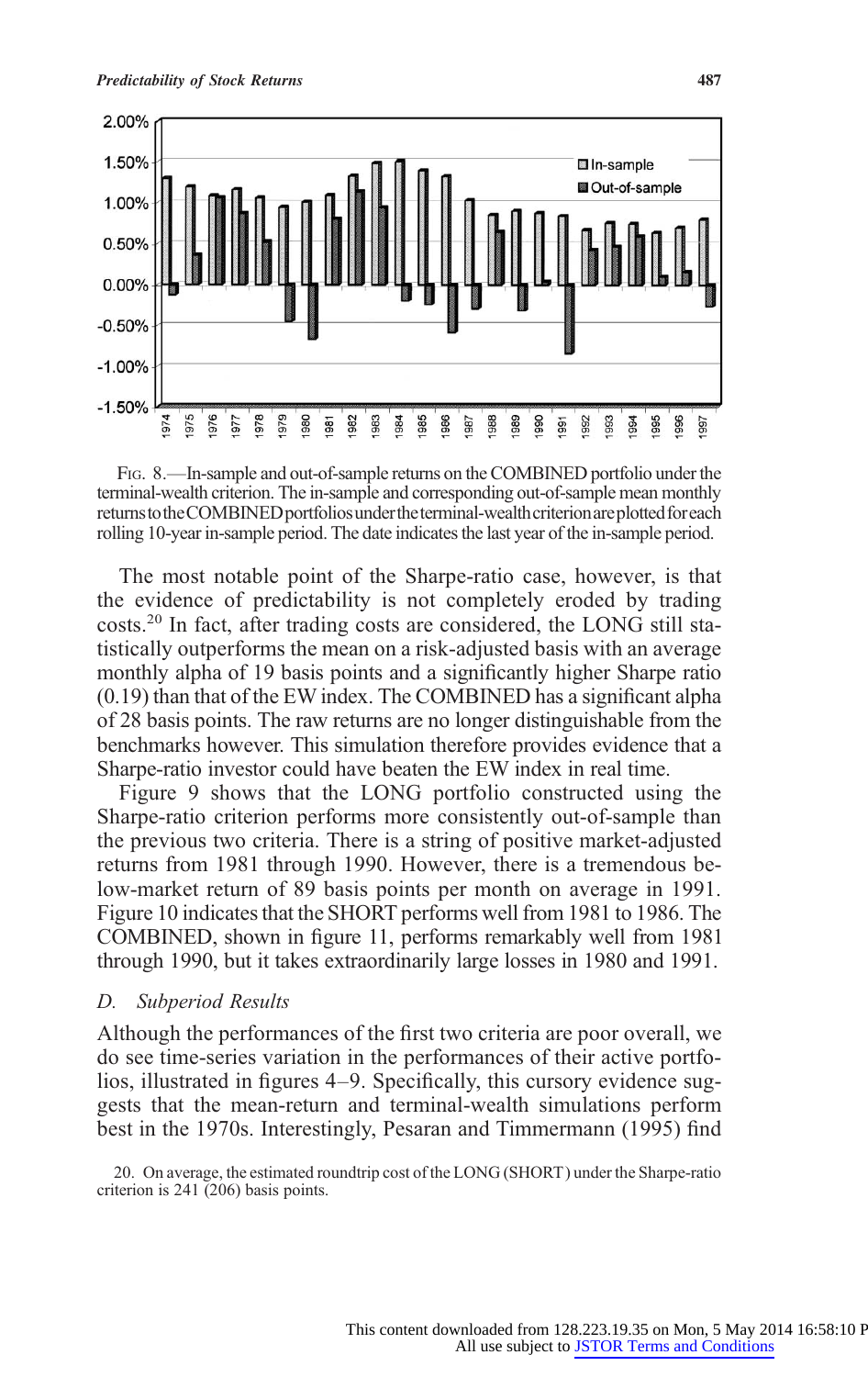|                                                      | Unadjusted                                                            |                                          |                                    | Adjusted for Trading Costs                                      |                                      |                                 |  |  |
|------------------------------------------------------|-----------------------------------------------------------------------|------------------------------------------|------------------------------------|-----------------------------------------------------------------|--------------------------------------|---------------------------------|--|--|
|                                                      | % Mean Monthly Return (std. dev.)                                     |                                          |                                    | Jensen's Alpha Sharpe's Ratio % Mean Monthly Return (std. dev.) | Jensen's Alpha                       | Sharpe's Ratio                  |  |  |
| EW market<br>LONG<br><b>SHORT</b><br><b>COMBINED</b> | (5.40)<br>1.41<br>$1.60**$ (4.88)<br>(6.02)<br>1.31<br>$.29**$ (2.19) | N.A.<br>$.28***$<br>$-.18**$<br>$.47***$ | .15<br>$.21***$<br>$.12**$<br>N.A. | N.A.<br>1.51(4.91)<br>1.40(6.01)<br>0.11(2.21)                  | N.A.<br>$10***$<br>$-.09$<br>$.28**$ | N.A.<br>$.19***$<br>.14<br>N.A. |  |  |

#### TABLE 4 Out-of-Sample Performances under the Sharpe-Ratio Criterion

NOTE.—Using the four variables B/M, SIZE, LAGRET, and BETA, a time series of monthly out-of-sample returns is generated from July 1974 through December 1997 as described in table 2, with one exception; the LONG (SHORT) comprises the rules in the top (bottom) decile of Sharpe ratios in sample N.A. indicates that the measure is not applicable.<br>\*\*\*,\*\*, and\* indicate significance at

Journal of Business Journal of Business

This content downloaded from 128.223.19.35 on Mon, 5 May 2014 16:58:10 PM All use subject to [JSTOR Terms and Conditions](http://www.jstor.org/page/info/about/policies/terms.jsp)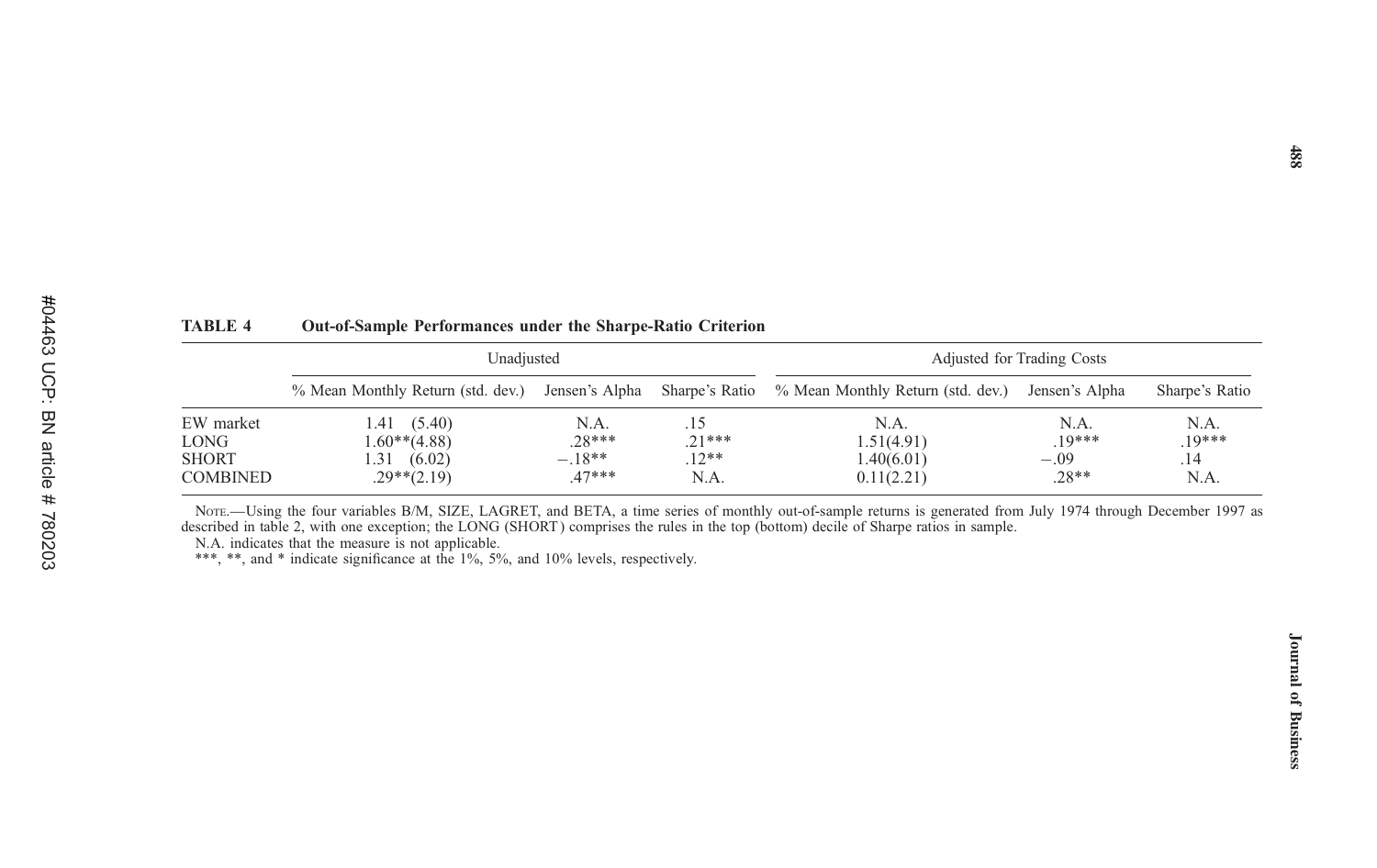



Fig. 9.—Market-adjusted in-sample and out-of-sample returns on the LONG portfolio under the Sharpe-ratio criterion. The in-sample and corresponding out-of-sample mean monthly market-adjusted returns to the LONG portfolio under the Sharpe-ratio criterion are plotted for each rolling 10-year in-sample period. The contemporaneous monthly return to the EW index is subtracted from the in-sample and out-of-sample mean monthly returns, respectively. The date indicates the last year of the in-sample period.

out-of-sample time-series predictability of stock index returns in the 1970s using macroeconomic variables but little evidence of out-ofsample predictability in the 1960s or 1980s. However, we find that, for the mean-return and terminal-wealth criteria, there is no evidence of predictability in the 1970s, 1980s, or 1990s after adjusting for trading costs.

As in the overall period, only the Sharpe-ratio criterion provides trading-cost-adjusted evidence of predictability in the subperiods. An



Fig. 10.—Market-adjusted in-sample and out-of-sample returns on the SHORT portfolio under the Sharpe-ratio criterion. The in-sample and corresponding out-of-sample mean monthly market-adjusted returns to the SHORT portfolios under the Sharpe-ratio criterion are plotted for each rolling 10-year in-sample period. The contemporaneous monthly return to the EWindex is subtracted from the in-sample and out-of-sample mean monthly returns, respectively. The date indicates the last year of the in-sample period.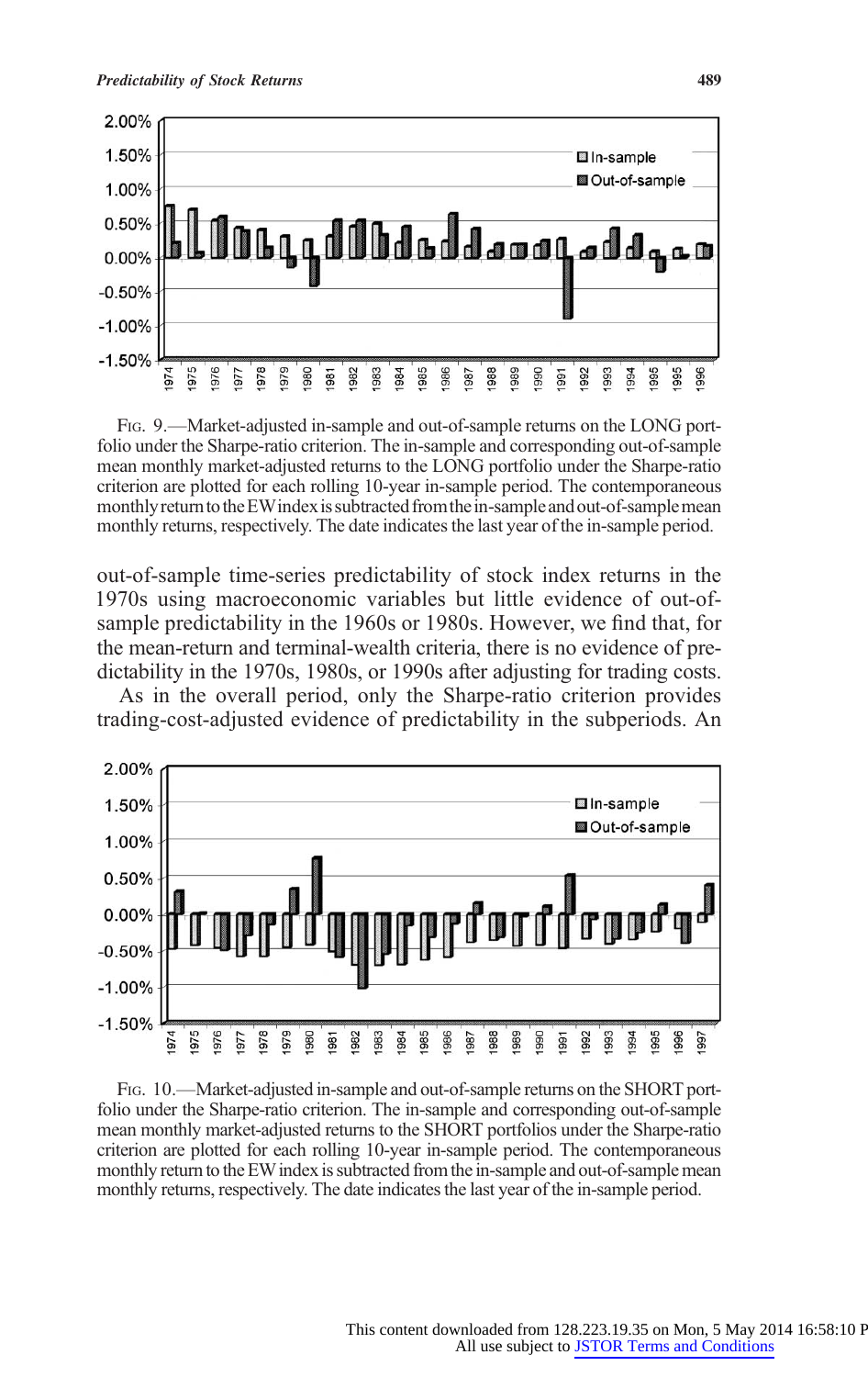

Fig. 11.—Market-adjusted in-sample and out-of-sample returns on the COMBINED portfolio under the Sharpe-ratio criterion. The in-sample and corresponding out-of-sample mean monthly returns to the COMBINED portfolios under the Sharpe-ratio criterion are plotted for each rolling 10-year in-sample period. The date indicates the last year of the in-sample period.

examination of figures 9 through 11 suggests that the Sharpe-ratio case performs well in the 1980s. In fact, even after trading costs are considered, the LONG, SHORT, and COMBINED provide evidence of predictability in the 1980s. In the 1970s and 1990s, however, no evidence is found after adjusting for trading costs. So the profits uncovered in the real-time simulation under the Sharpe-ratio criterion are not persistent; they are concentrated in the 1980s.

# E. Overview of the Out-Of-Sample Performances

The most important observation to be made about the out-of-sample performances of these simulations is the dramatic difference between the in-sample and out-of-sample returns. The monthly average return spread between the LONG and the EW index declines from in-sample to out-of-sample by 37% (11 basis points) for the Sharpe-ratio criterion and by 76% for each of the other two criteria (42 basis points for the mean-return criterion and 41 basis points for the terminal-wealth criterion). The erosion in alphas is just as startling. The LONG alpha declines out of sample by 53% (31 basis points) for the Sharpe-ratio criterion, by 70% (39 basis points) for the mean-return criterion and by 76% (44 basis points) for the terminal-wealth c[riterion. These results](http://www.jstor.org/page/info/about/policies/terms.jsp) suggest that the predictability of stock returns has been vastly overstated in the current literature.

Additionally, the ability of an investor to outperform the index in real time is dubious when using B/M, SIZE, and LAGRET. Of the three criteria applied for selecting the best in-sample rules, only one resulted in abnormal profits after trading costs are considered. Recalling that we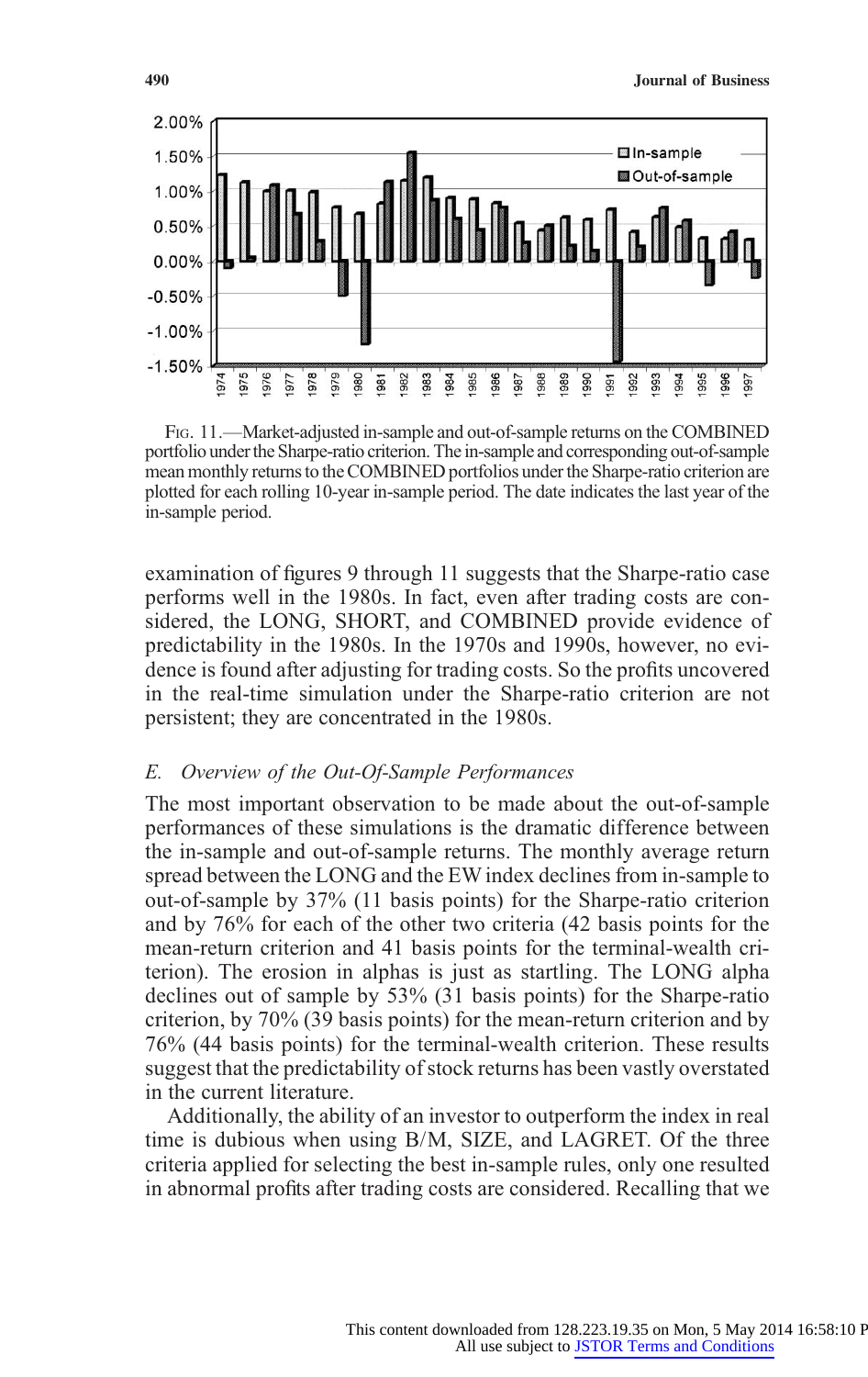Predictability of Stock Returns 491



Fig. 12.—Terminal wealth of \$1 invested in each portfolio on July 1, 1974. The terminal wealth values of \$1 invested in each portfolio on July 1, 1974, are plotted through December 1997. The hindsight portfolio comprises all stocks that simultaneously are in the highest quintile of B/M, the lowest quintile of SIZE, and the highest quintile of LAGRET. The LONG portfolios under the mean-return criterion and the Sharpe-ratio criterion are described in tables 2 and 4, respectively, and are adjusted for trading costs. The equally weighted (EW) index comprises all available stocks in our data set.

give the investor three (ex post) premier cross-sectional variables to use makes these results even more striking. We conclude that beating the market in real time is difficult to do.

Perhaps even more interesting is the finding that the best simulation is able to generate profits that are only a fraction of the revenues commonly believed to be attainable with B/M, SIZE, and LAGRET. In other words, all our simulations indicate that the evidence on the predictability of the cross section of stock returns is exaggerated. Figure 12 makes this point emphatically. We plot the terminal wealth generated by a ''hindsight' portfolio against the terminal wealth generated by the mean-return criterion and the Sharpe-ratio criterion. The hindsight portfolio comprises all stocks simultaneously in the highest quintile of B/M, the lowest quintile of SIZE, and the highest quintile of LAGRET. As the evidence in section II.B indicates, this portfolio is discovered only through the hindsight of financial researchers.

Figure 12 shows that the hindsight portfolio easily dominates the real-time simulations and the EW index. Like prior literature, we ignore the trading costs of the hindsight portfolio an[d the EW index.](http://www.jstor.org/page/info/about/policies/terms.jsp) One dollar invested in the hindsight portfolio on July 1, 1974, generates a staggering \$111 by the end of December 1997. One dollar invested in the EW index generates \$35 over the same period. One dollar invested in the mean-return LONG portfolio, incurring trading costs along the way, generates only \$32; \$1 invested in the Sharperatio LONG portfolio, also incurring trading costs along the way,

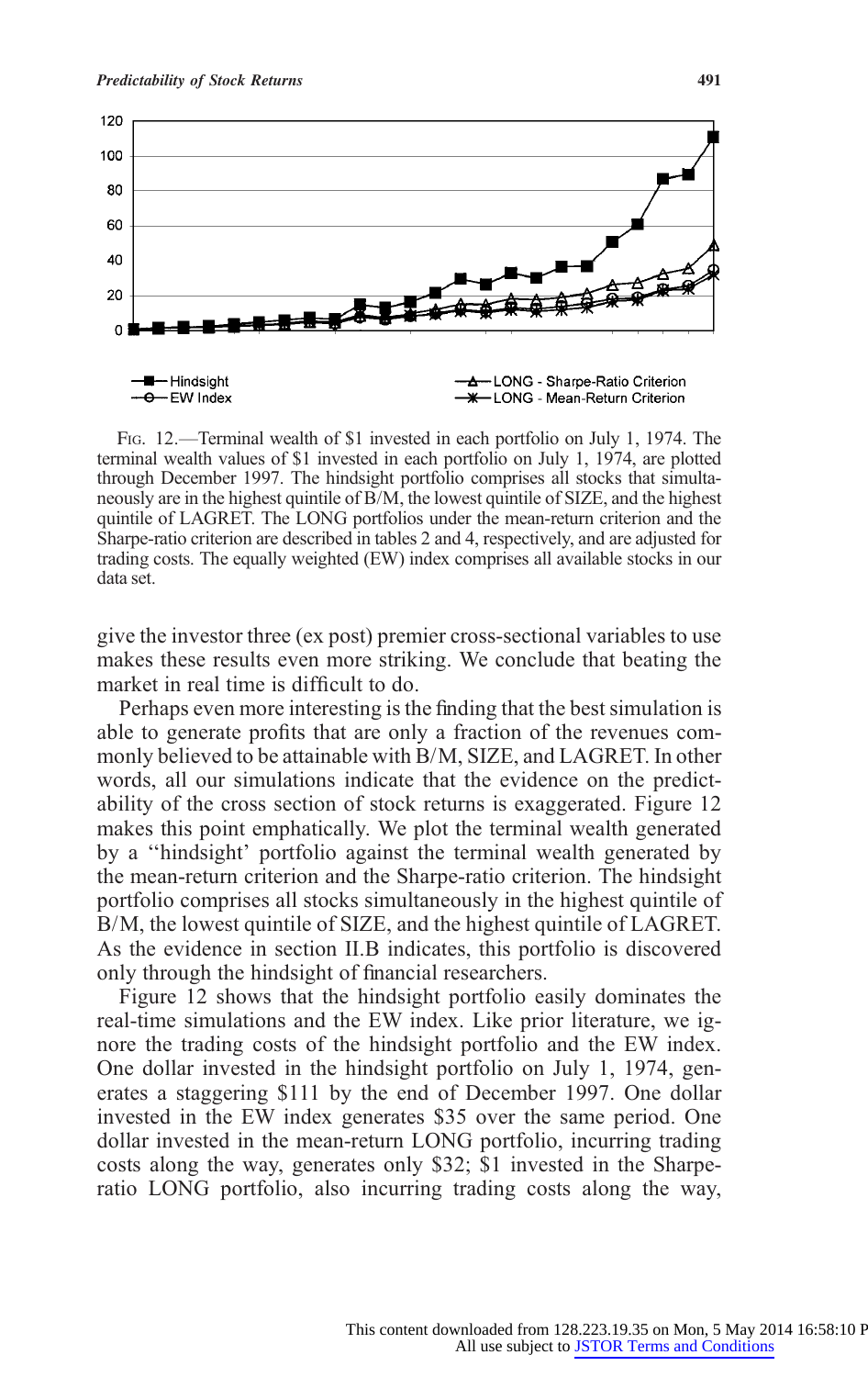| <b>TABLE 5</b>              | <b>Robustness Checks</b>                                |
|-----------------------------|---------------------------------------------------------|
| A. In-sample window length  |                                                         |
|                             | Expanding, all prior years                              |
| B. Rule universe            |                                                         |
|                             | First and fifth quintiles only (32 rules)               |
|                             | Three-way and four-way rules also included (1295 rules) |
| C. Number of rules selected |                                                         |
| Best 5% of the rules        |                                                         |
| Best rule                   |                                                         |
| D. Trading costs            |                                                         |
| $0.50\%$ one-way            |                                                         |
| $1.00\%$ one-way            |                                                         |
| E. Passive benchmarks       |                                                         |
|                             | Value-weighted CRSP index                               |
| S&P 500 index               |                                                         |

Note.—Listed in this table are the specifications, identified by categories, examined as alternatives to the base-case out-of-sample method employed earlier. Each of these alternatives is employed separately to the base case under each of the three selection criteria (mean return, terminal wealth, and Sharpe ratio).

generates only \$49. It is easy to see that the prior evidence of predictability is exaggerated.

# IV. Robustness of the Results

To determine if the real-time out-of-sample results are sensitive to the design of the method, we examine several variations in the procedure. Table 5 identifies the alternative specifications we consider. Each of the stated changes is employed separately to the base case described in section I. These alternatives are examined under each of the three selection criteria: mean return, terminal wealth, and Sharpe ratio. We essentially find that our results are robust across a wide variety of alterations in the test design. Specifically, the mean-return and the terminal-wealth criteria perform poorly after including trading costs while the Sharpe-ratio criterion provides evidence of predictability even after trading costs are considered. The best-performing specifications still generate dramatically lower profits than the hindsight portfolio of figure 12. One particular result that should be mentioned is that adjusting the out-of-sample profits for a 1.00% one-way trading cost eliminates all evidence of the LONG portfolio outperforming the market under any criterion.

# V. Conclusion

Researchers documented an abundance of evidence that stock returns are predictable ex post facto. In this study, we address whether stock returns are predictable ex ante. We ask if a real-time investor could have used book-to-market equity, firm size, and 1-year-lagged returns to forecast returns over the 1974–97 period. Using a recursive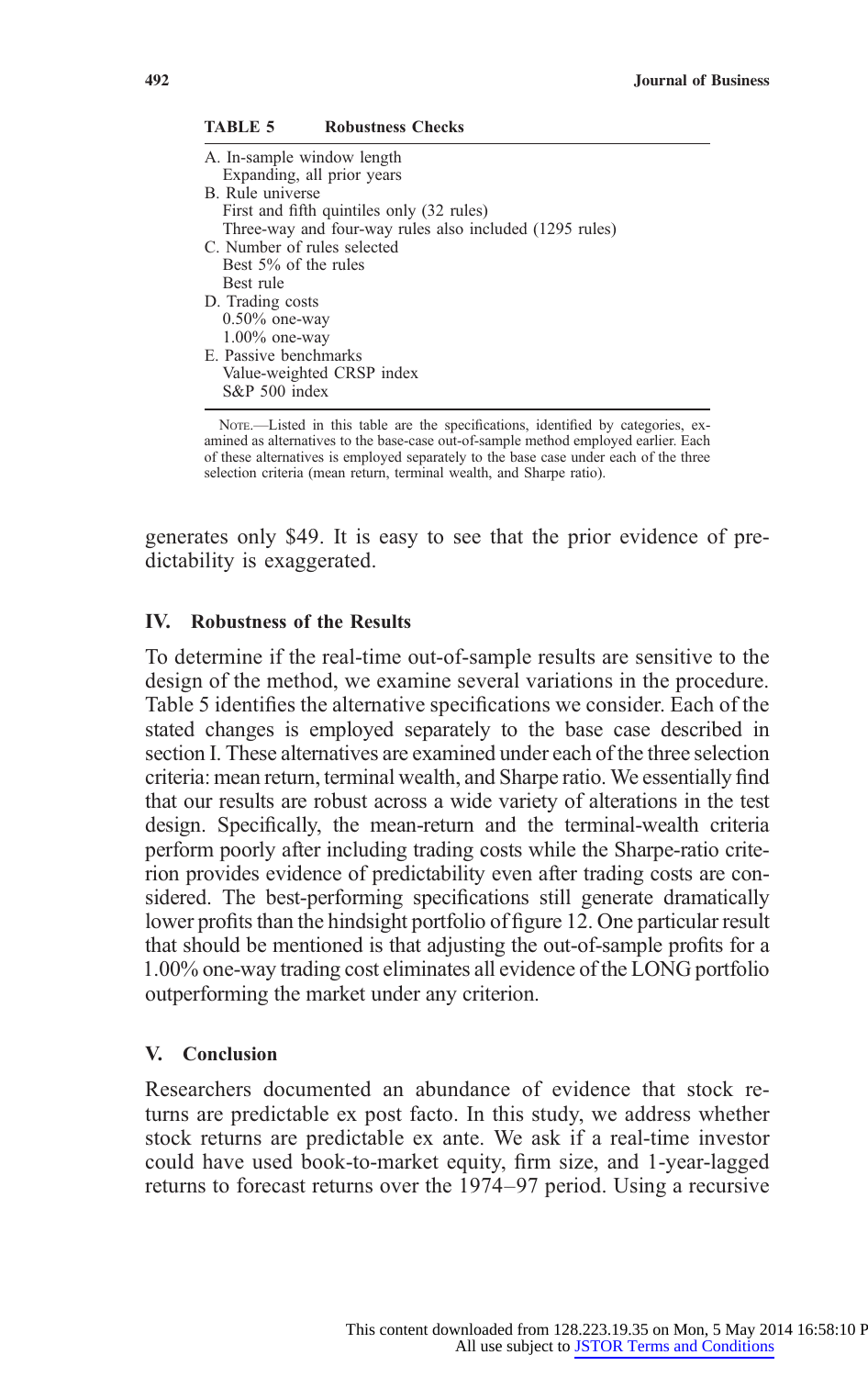out-of-sample method, we find that the market was difficult to beat despite being given three of four variables that are the ex post premier cross-sectional variables. Moreover, the specification with the highest level of real-time profits falls far short of the in-sample evidence of predictability. The results are robust to variations in the procedure.

The poor out-of-sample performance of book to market, size, and momentum suggests that the notion of predictability currently in the literature is exaggerated. This has several implications for financial economics. First, the strong debate over whether predictability is due to mispricing or risk seems potentially misplaced. At a minimum, the findings soften the debate given that the level of predictability is markedly lower than previously believed. Second, the well-documented performances of real-time investors seem consistent with our findings. This suggests that agency costs in the money management industry might not be as high as some economists recently suggested (Lakonishok, Shleifer, and Vishny 1994; Del Guercio 1996; Shleifer and Vishny 1997; Chan, Chen, and Lakonishok 1999). Last, the cross-sectional out-ofsample results of our study and the times-series out-of-sample results of others (Pesaran and Timmermann 1995; Bossaerts and Hillion 1999; Sullivan, Timmermann, and White 1999; and Goyal and Welch 1999) suggest that financial economists should perhaps be (re)focusing on understanding why the level of predictability in stock returns is so low.

On this last issue, we mention several (non-mutually exclusive) ideas for why the out-of-sample evidence of stock-return predictability is so strikingly different from the in-sample evidence but give no particular credence to any. First, the poor out-of-sample performance we document is consistent with the notion that the book-to-market, size, and momentum effects are spurious. In truth, this particular issue might never be settled, except perhaps after observing the next 50 years of stock returns. This is because a second possibility is that one or more of the variables we examine here may be in fact truly correlated with expected returns. Their explanatory power for the cross section of stock returns, however, may simply be quite limited. To identify these variables and their relationships to stock returns ''cleanly'' in real time may require many future decades of return data.

These are by no means the only potential interpretations of our results. One alternative explanation is offered by Sullivan, Timmermann, and White (1999). They suggest that opportunities may disappear out of sample because of increased efficiency in the m[arkets over time,](http://www.jstor.org/page/info/about/policies/terms.jsp) such as lower transactions costs and increased liquidity. This does not seem to be the predominant case, however, since we find little evidence of predictability in the 1970s, but we find the strongest evidence in the 1980s (under the Sharpe-ratio criterion). Alternatively, the lack of out-of-sample predictability may be a consequence of learning in the marketplace. That is, the best in-sample investment strategies may not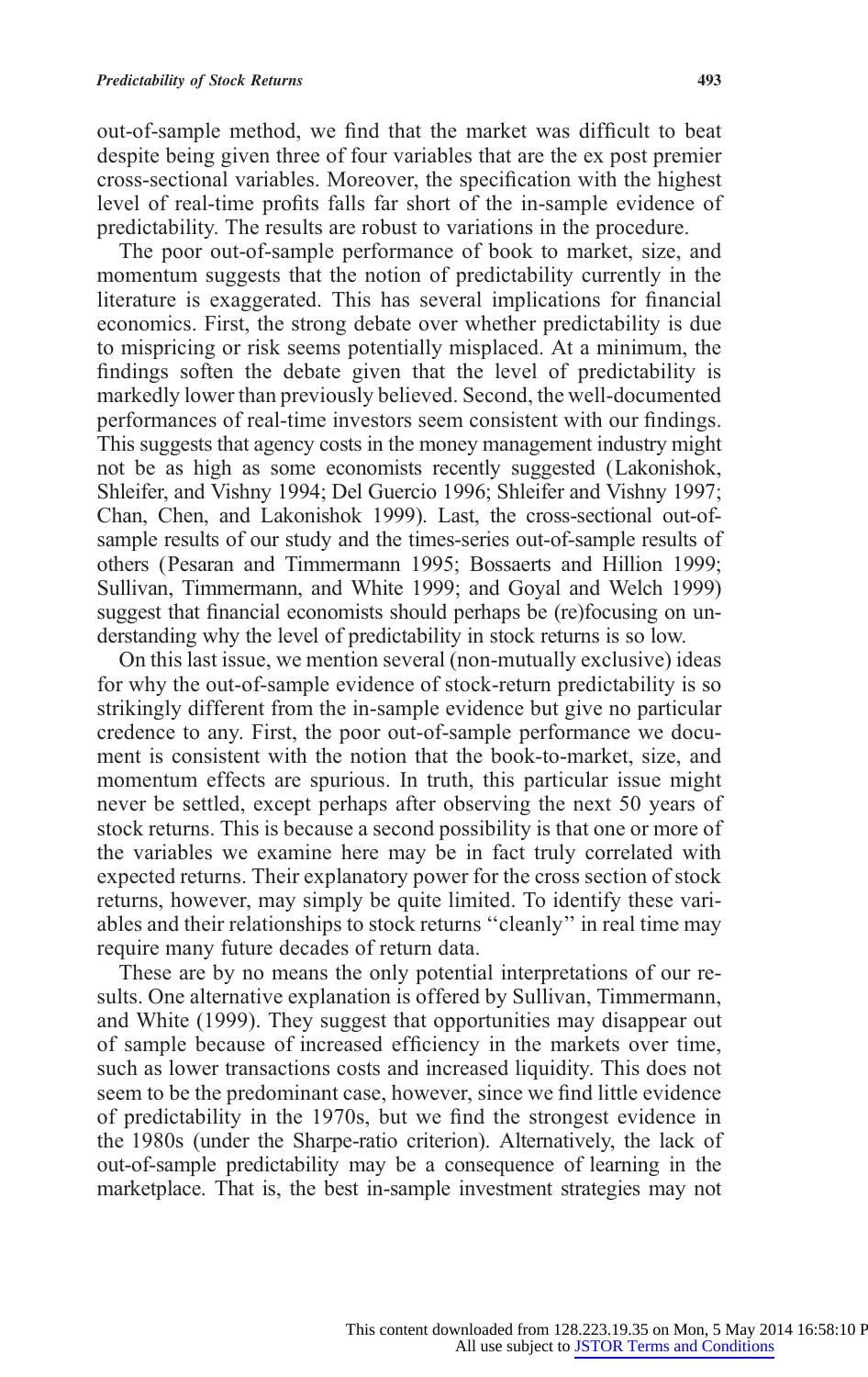persist into subsequent periods because the market adjusts to the new information.

Finally, on quite a different note, Lewellen and Shanken (2002) and Bossaerts and Hillion (2001) argue that the Bayesian learning of economic agents can generate ex post predictable patterns that are ex ante rational and therefore not real-time tradable opportunities. In this case, predictability is just an ex post illusion. For example, suppose you know that the time series of stock returns is mean reverting. In real time, you still do not know if stock prices will be higher or lower next period because you do not know the true mean of the distribution. Nonetheless, a pattern of mean reversion is easily detected ex post relative to the sample mean. Disentangling the potential explanations for poor out-ofsample predictability may provide fruitful avenues for future research.

### Appendix A

# Trading Cost Estimates

Since we are interested in quantifying the extent to which stock returns are predictable in real time, we must account for the trading costs that investors incur. This is difficult to estimate since each investor faces different costs for each transaction. Keim and Madhavan (1997) estimate the trading costs for 21 institutions from January 1991 through March 1993. Using 62,333 trades, they find that the average roundtrip total cost of equity trading is 146 basis points. This amount includes commissions paid as well as an estimate of the price impact of the trade. More important, the authors show the tremendous variation that exists in trading costs across institutions, investment styles, trade difficulty, and exchanges. $2<sup>1</sup>$ 

Keim and Madhavan regress total trading costs on several characteristics of the trade and the traded stock. Like Wermers (2000), we employ the regression results of Keim and Madhavan to estimate trading costs for each stock transaction in our simulation. Since we wish to be conservative in our cost estimates, we assume that our hypothetical investor is a trader of the type that Keim and Madhavan classify as "value" (long-term traders). They find that this group incurs lower trading costs than the ''technical'' and ''index'' traders, possibly due to the value traders' lower demand for immediacy in the execution of their trade orders. We also are conservative in that we set the trade size equal to zero. Not surprising, they find that, as the size of the trade increases, the trading costs increase.

Using the results in table 5 of Keim and Madhavan and setting their technicaltrader and index-trader dummies to zero as well as trade size to zero, we obtain our estimates of buyer and seller trading costs

$$
\hat{C}_i^{\text{Buy}} = 0.767 + 0.336D^{\text{NASDAQ}} - 0.084L \text{ogmcap} + 13.807 \left(\frac{1}{P_i}\right) \tag{A.1}
$$

21. For example, they find that ''value'' (long-term) traders average 47 basis points roundtrip while "index" traders and "technical" traders average 108 and 205 basis points, respectively. The average trading costs for the stocks in the smallest (largest) quintile of market capitalization are 383 (56) basis points for NYSE/AMEX and 578 (40) basis points for NASDAQ.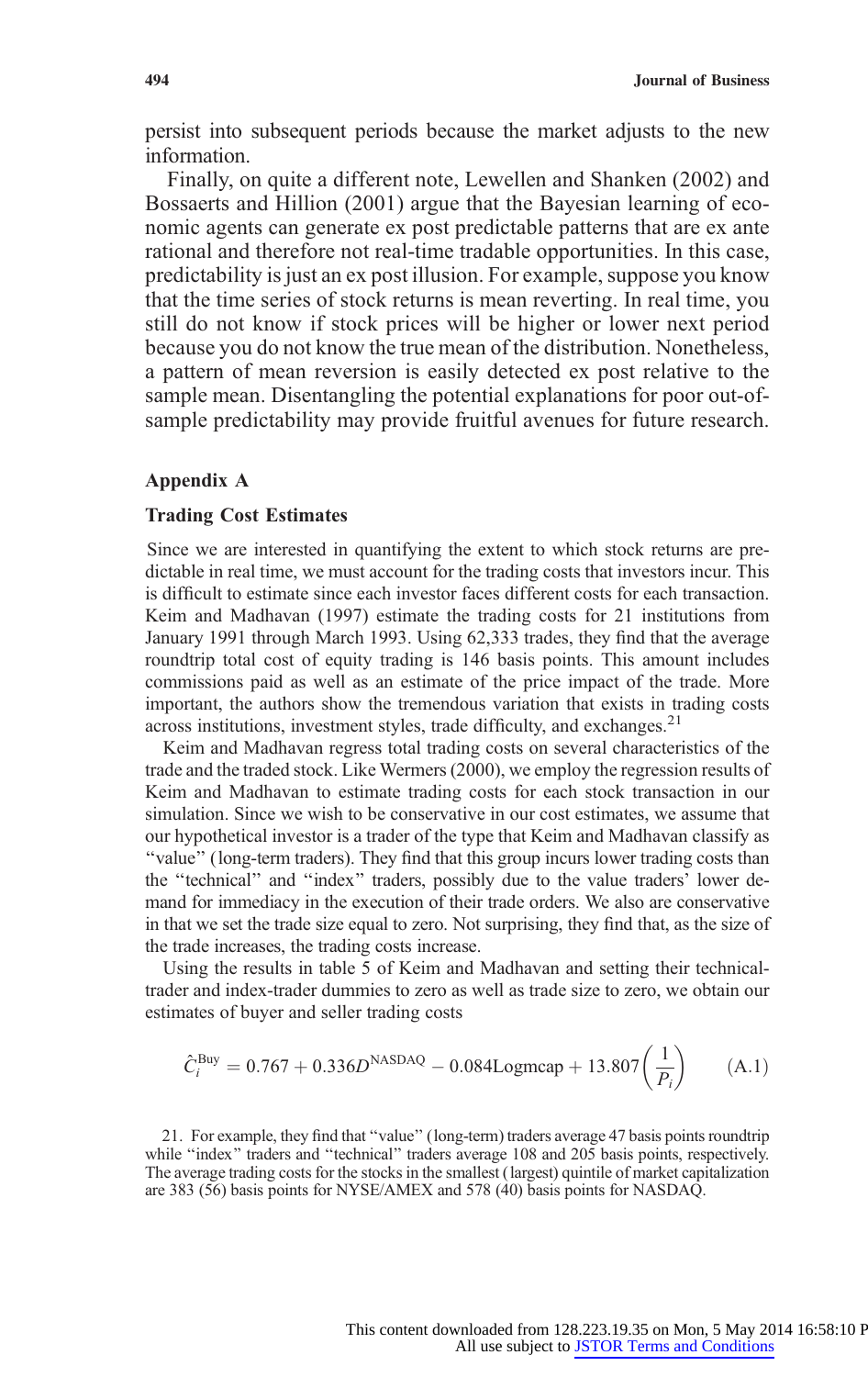$$
\hat{C}_i^{\text{Sell}} = 0.505 + 0.058D^{\text{NASDAQ}} - 0.059\text{Logmcap} + 6.537\left(\frac{1}{P_i}\right) \quad (A.2)
$$

where  $\hat{C}_i^{\text{Buy}}$  and  $\hat{C}_i^{\text{Sell}}$  are the estimated total trading costs for stock *i* in percent for either a buyer-initiated or seller-initiated order, respectively,  $D<sup>NASDAQ</sup>$  is equal to 1 if stock i is a NASDAQ-traded stock and zero if stock i is traded on NYSE or AMEX, Logmcap is the logarithm of the market value of outstanding stock i measured in thousands of dollars, and  $P_i$  is the price per share of stock i. All these variables are obtained from CRSP. For the LONG portfolio, we use  $\hat{C}_i^{\text{Buy}}$  to open the positions in the component stocks and  $\hat{C}_i^{\text{Sell}}$  to close the positions, vice versa for the SHORT portfolio.

Equations (A.1) and (A.2), however, do not reflect the substantial decline in trading costs over the 1974 through 1997 period. Using the revenues from broker and dealer firms to estimate trading costs, Stoll (1995) finds that costs have declined over 40% from 1980 to 1992. Like Wermers (2000), we use the year-by-year results of Stoll to adjust eqq.  $(A.1)$  and  $(A.2)$  for changes in costs over time.<sup>22</sup> The adjusted costs are

$$
A\hat{C}_i^{\text{Buy}} = Y_t^e \hat{C}_i^{\text{Buy}} \tag{A.3}
$$

$$
\hat{AC}_i^{\text{Sell}} = Y_t^e \hat{C}_i^{\text{Sell}} \tag{A.4}
$$

where  $\hat{AC}_i^{\text{Buy}}$  and  $\hat{AC}_i^{\text{Sell}}$  are the adjusted estimates of the respective buyer and seller trading costs for stock *i*,  $Y_t^e$  is the yearly scale factor for year *t* and exchange *e* (either NYSE/AMEX or NASDAQ), and  $\hat{C}_i^{\text{Buy}}$  and  $\hat{C}_i^{\text{Sell}}$  are from eqq. (A.1) and (A.2), respectively. The yearly scale factor,  $Y_t^e$ , is calculated by dividing the year t cost estimate of Stoll by the 1992 estimate (Stoll 1995, table  $7-4$ ). Stoll separates the yearly costs into exchanges and NASDAQ. The NYSE/AMEX stocks that our simulations select are adjusted using the exchange scale factors, and the NASDAQ stocks using the NASDAQ scale factors. These yearly scale factors are provided in table 6.

Stoll provides cost estimates only for 1980 through 1992. Therefore, we adjust trading costs for each year 1974 through 1979 by employing the appropriate exchange's 1980 scale factor and adjust each year from 1993 through 1997 by employing the appropriate 1992 scale factor. This likely results in our underestimating the costs in the early years and overestimating the costs in the later years.<sup>23</sup>

It is important to note that the estimates we employ for equity trading costs are those of institutional investors. Recent studies have addressed the trading costs of individual investors. Odean (1999) finds that the average cost for 10,000 individuals at a discount brokerage firm from 1987 through 1993 is 5.93% roundtrip (of which 4.99% is commissions). Barber and Odean (2000) find that the average trading cost of 66,465 individuals at a discount brokerage house from 19[91](http://www.jstor.org/page/info/about/policies/terms.jsp) [through](http://www.jstor.org/page/info/about/policies/terms.jsp) [1996](http://www.jstor.org/page/info/about/policies/terms.jsp) [is](http://www.jstor.org/page/info/about/policies/terms.jsp)

<sup>22.</sup> Wermers does not use our eqq. (A.1) and (A.2) exactly. First, in his cost estimates, he adjusts the intercept to account for the higher costs incurred by index and technical traders; second, he considers trade size, which he observes in his mutual fund data.

<sup>23.</sup> We contacted the SEC to acquire the data necessary to extend the estimates of Stoll (1995) through 1997, but the data are unavailable.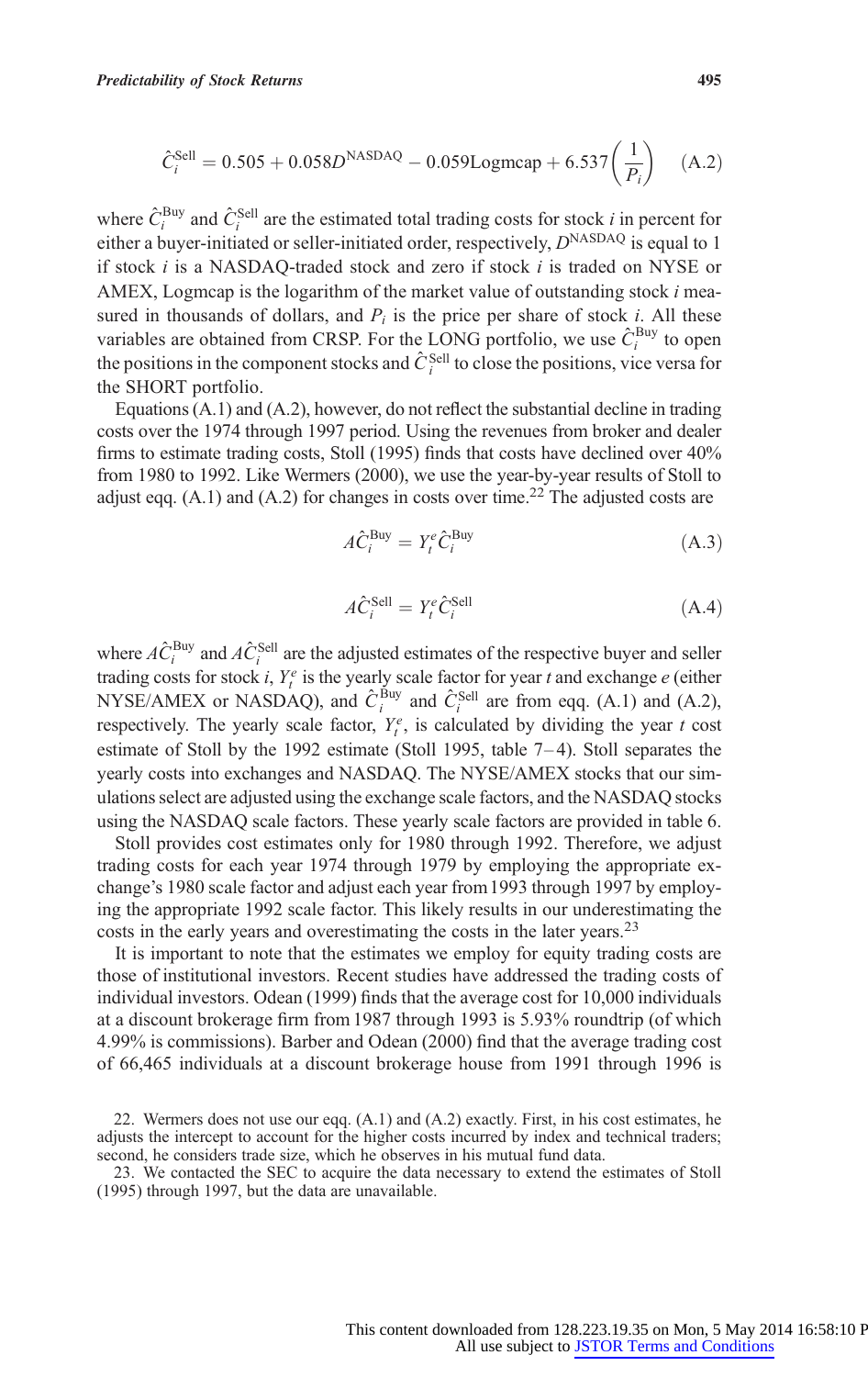| <b>TABLE 6</b>             | <b>Yearly Scale Factors for Trading Cost Estimates</b> |                |               |              |              |              |              |              |              |              |               |                 |              |
|----------------------------|--------------------------------------------------------|----------------|---------------|--------------|--------------|--------------|--------------|--------------|--------------|--------------|---------------|-----------------|--------------|
|                            | 1980                                                   | 1981           | '982          | 1983         | 1984         | 1985         | 1986         | 1987         | 1988         | 1989         | 1990          | 1991            | 1992         |
| Exchanges<br><b>NASDAO</b> | 2.426<br>2.196                                         | 2.225<br>2.076 | 2.176<br>.856 | .827<br>.802 | .673<br>.850 | .525<br>.685 | .335<br>.428 | .106<br>.232 | .211<br>.386 | .250<br>.188 | 0.986<br>.097 | . . 194<br>.029 | .000<br>.000 |

**Journal of Business** Journal of Business

This content downloaded from 128.223.19.35 on Mon, 5 May 2014 16:58:10 PM All use subject to [JSTOR Terms and Conditions](http://www.jstor.org/page/info/about/policies/terms.jsp)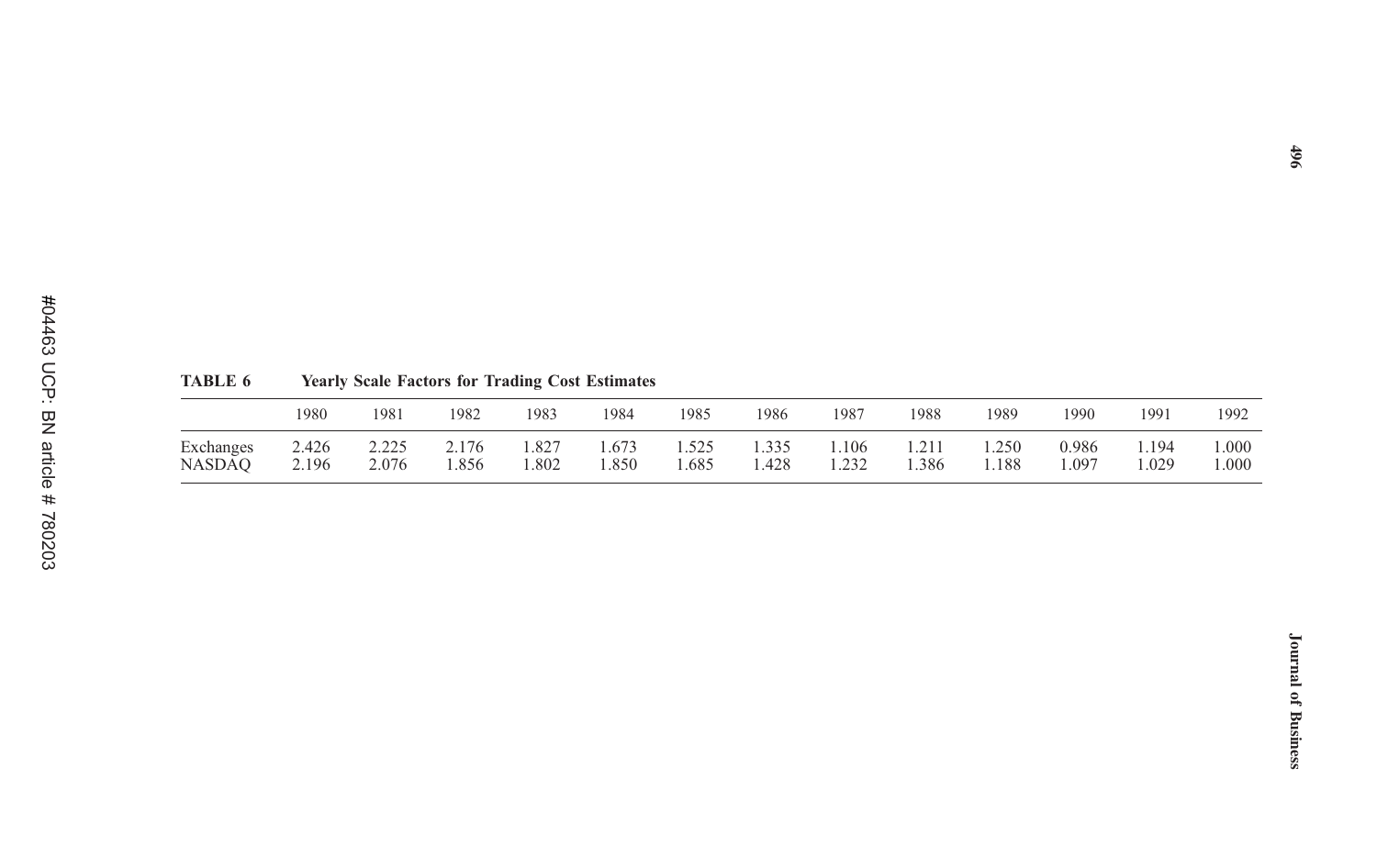4.03% roundtrip (of which 3.03% is from commissions). It is sufficed to say that these cost levels preclude all of our real-time simulations from outperforming the market.

### Appendix B

# Automatic Bandwidth Selection for HAC Estimation of the Covariance Matrix

We calculate standard errors using the covariance estimator suggested by Gallant (1987), which is robust to heteroscedasticity and autocorrelation. To select the bandwidth, we follow the suggestions of Andrews (1991). Let  $y_t = \mathbf{X}'_t \theta + \varepsilon_t$ , where  $y_t$  and  $\varepsilon_t$ are scalars,  $\mathbf{X}_t$  and  $\theta$  are  $(k \times 1)$  vectors. We parameterize  $(\hat{\varepsilon}_t \mathbf{X}_t)$  as an AR(1) model with no drift term. Let  $(\hat{\phi}_a, \hat{\sigma}_a^2)$  be the least squares estimates of the autoregressive and innovation variance parameters for the  $AR(1)$  model of series  $a$ , where  $a$  denotes  $\varepsilon_t$  and each elemental series of  $\mathbf{X}_t$ .

We plug these parameters into the following equation to obtain an estimate of  $\alpha$ for the kernel suggested by Gallant (1987) (eq. [6.4] of Andrews 1991):

$$
\hat{\alpha} = \frac{\sum_{a} w_a \frac{4\hat{\Phi}_a^2 \hat{\sigma}_a^2}{\left(1 - \hat{\Phi}_a\right)^8}}{\sum_{a} w_a \frac{\hat{\sigma}_a^4}{\left(1 - \hat{\Phi}_a\right)^8}}
$$
(A.5)

The value of  $\hat{\alpha}$  from eq. (A.5) is then used to calculate the optimal bandwidth,  $S_T$ , for the kernel suggested by Gallant (1987) (eq. [6.2] of Andrews 1991).

$$
\hat{S}_T = 2.6614(\hat{\alpha}T)^{1/5}
$$
 (A.6)

Andrews (1991) shows that  $S_t$  is optimal under a mean-squared-error loss function. However, he suggests estimating the covariance matrix with several alternative bandwidths centered about the optimal bandwidth. To examine the robustness of our results with respect to the bandwidth selection, we follow his recommendation and calculate these alternative bandwidths by replacing  $\hat{\phi}_a$  with its estimated value  $\pm 1$  and  $\pm 2$ these anemative bandwidths by replacing standard deviations of its value  $(1/\sqrt{T})$ .

Note that this procedure uses real values for the bandwidths; Gallant (1987) uses integers. Also, in this notation,  $S_T$  equals 1 plus the bandwidth parameter defined by Gallant (1987).

#### References

- Alexander, G. J. 2000. On back-testing ''zero-investment'' strategies. Journal of Business 73, no. 2:255–78.
- Andrews, D. K. 1991. Heteroskedastic and autocorrelation consistent covariance matrix estimation. Econometrica 59:817–58.
- Asness, C. 1995. The power of past stock returns to explain future stock returns. Working paper, Goldman Sachs.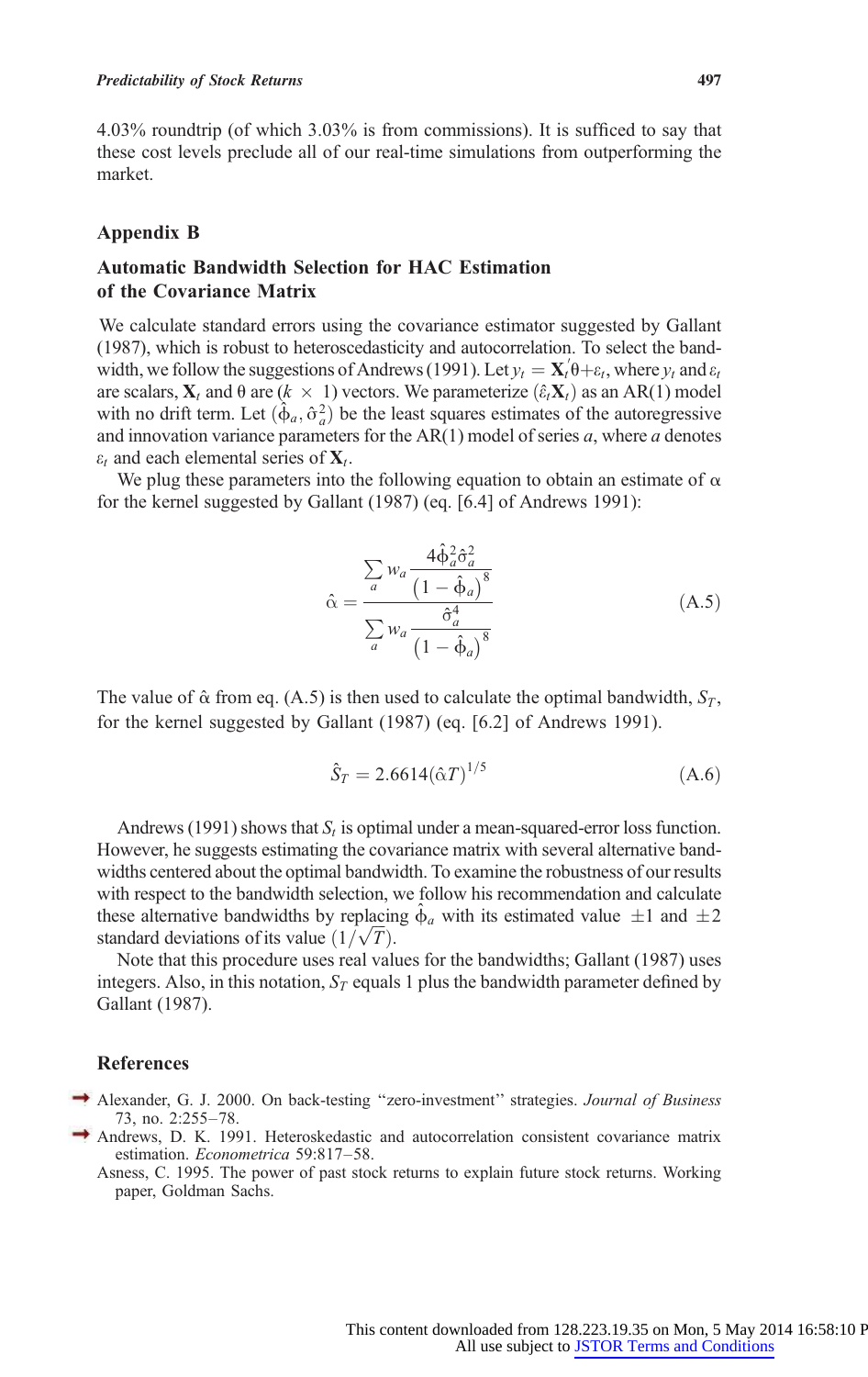- Ball, R., S. P. Kothari, and J. Shanken. 1995. Problems in measuring portfolio performance: An application to contrarian investment strategies. Journal of Financial Economics  $38.79 - 107$
- Banz, R. W. 1981. The relationship between return and market value of common stocks. Journal of Financial Economics 9:3–18.
- Barber, B., R. Lehavy, M. McNichols, and B. Trueman. 2001. Can investors profit from the prophets? Security analysts' recommendations and stock returns. Journal of Finance 56:773–806.
- Barber, B. M., and T. Odean. 2000. Trading is hazardous to your wealth: The common stock investment performance of individual investors. Journal of Finance 55:773–806.
- Basu, S. 1977. Investment performance of common stocks in relation to their price-earnings ratios: A test of the efficient market hypothesis. Journal of Finance 32:663-82.
- Bekaert, G., and R. J. Hodrick. 1992. Characterizing predictable components in excess returns on equity and foreign exchange markets. Journal of Finance 47:467–509.
- Bossaerts, P., and P. Hillion. 1999. Implementing statistical criteria to select return forecasting models: What do we learn? Review of Financial Studies 12:405–28.
	- 2001. IPO post-issue markets: Questionable Predilections but diligent learners. Review of Economics and Statistics 83:1–15.
- Campbell, J. 1987. Stock returns and the term structure. Journal of Financial Economics 18:373–99.
	- Carhart, M. 1997. On persistence in mutual fund performance. Journal of Finance 52:57–82. Chan, K. C., H. Chen, and J. Lakonishok. 2002. On mutual fund investment styles. Review of Financial Studies 15:1407–37.

Chan, L. K. C.; Hamao, Y.; and Lakonishok, J., 1991. Fundamentals and stock returns in Japan. Journal of Finance 46:1739-64.

- Chen, N., N. Roll, and R. Ross. 1986. Economic forces and the stock market. Journal of Business 59:383–403.
- Christopherson, J. A., W. Ferson, and D. A. Glassman. 1998. Conditioning manager alphas on economic information: Another look at the persistence of performance. Review of Financial Studies 11:111– 42.
- Conrad, J., M. Cooper, and G. Kaul. 2003. Value versus glamour. Journal of Finance 58:1969–95.
- Conrad, J., and G. Kaul. 1998. An anatomy of trading strategies. Review of Financial Studies 11:489–519.
- Daniel, K., and S. Titman. 1997. Evidence on the characteristics of cross sectional variation in stock returns. Journal of Finance 52:1–33.
- -. 1999. Market efficiency in an irrational world. Financial Analysts Journal 55:28-40. Davis, J. L. 1994. The cross section of realized stock returns: The pre-Compustat evidence. Journal of Finance 49:1579–93.

Davis, J. L., E. F. Fama, and K. R. French. 2000. Characteristics, covariances, and average returns: 1929 to 1997. Journal of Finance 55:389–406.

DeBondt, W., and R. Thaler. 1985. Does the stock market overreact? Journal of Finance 40:793–805.

Del Guercio, D. 1996. The distorting effect of the prudent-man laws on institutional equity investors. Journal of Financial Economics 40:31–62.

 $\rightarrow$  Desai, H., and P. Jain. 1995. An analysis of the recommendations of the "superstar" money managers at Barron's annual roundtable. Journal of Finance 50:1257-74.

Dimson, E. 1979. Risk measurement when shares are subject to infrequent trading. Journal of Financial Economics 7:197–226.

Fama, E. F., and K. R. French. 1988. Permanent and temporary components of stock prices. Journal of Political Economy 96:246–73.

. 1992. The cross section of expected stock returns. Jo[urnal of Finance](http://www.jstor.org/page/info/about/policies/terms.jsp) 47: 427-65. . 1993. Common risk factors in the returns on stocks and bonds. Journal of Financial Economics 33:3–56.

. 1996. Multifactor Explanations of asset pricing anomalies. Journal of Finance 51:55–84.

. 1998. Value versus growth: The international. Journal of Finance 53:1975-99. Gallant, A. R. 1987. Nonlinear statistical models. New York: Wiley.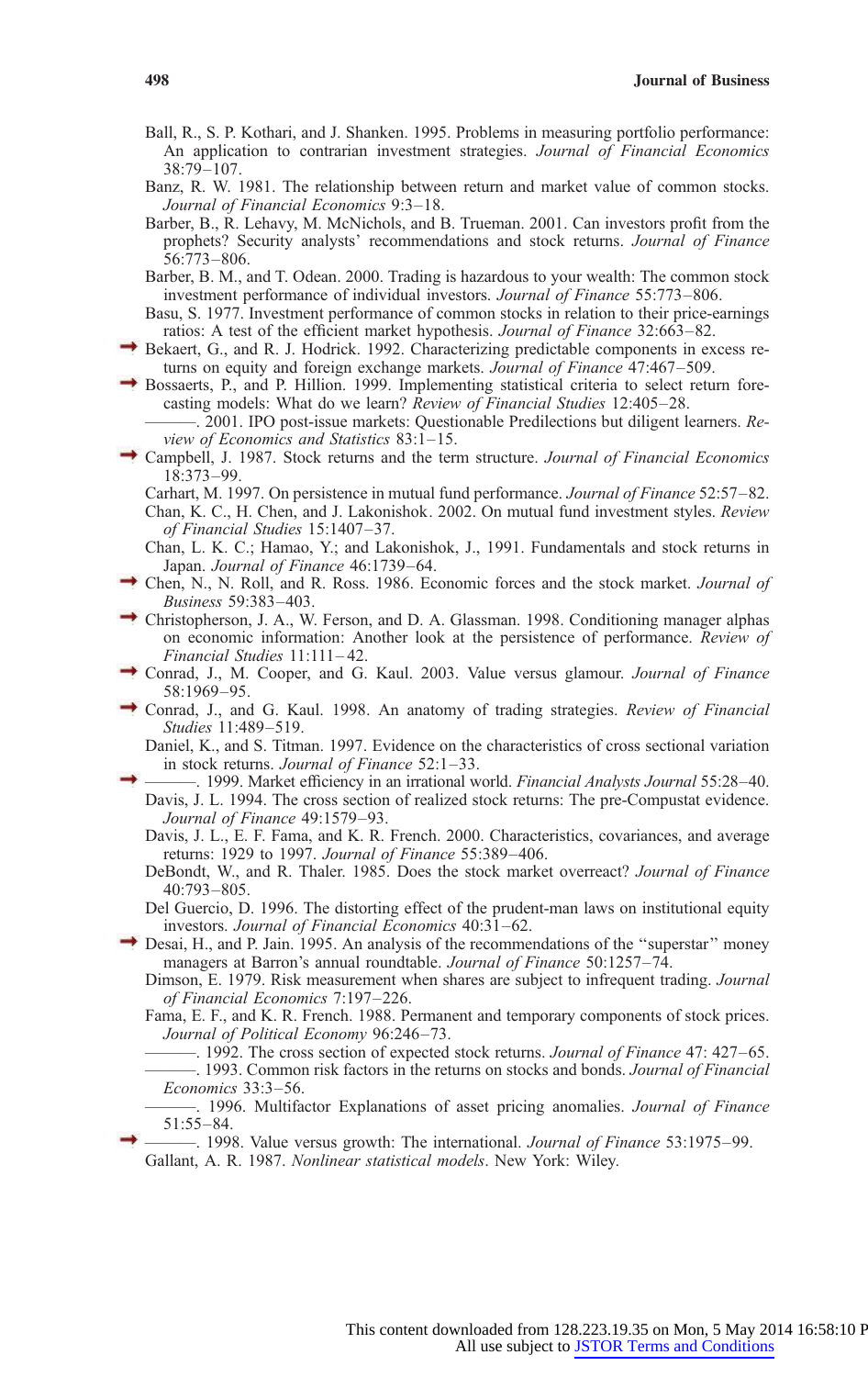Goyal, A., and I. Welch. 2003. Predicting the equity premium with dividend ratios. *Manage*ment Science 49:639–54.

Greene, W. H. 1997. Econometric analysis. Englewood Cliffs, NJ: Prentice-Hall.

- Harvey, C. 1991. The world price of covariance risk. Journal of Finance 46:111-57. Jegadeesh, N. 1990. Evidence of predictable behavior of security returns. Journal of Finance 45:881–98.
- Jegadeesh, N., and S. Titman. 1993. Returns to buying winners and selling losers: Implications for stock market efficiency. Journal of Finance 48:65–91.
- . 1995. Overreaction, delayed reaction, and contrarian profits. Review of Financial Studies 8:973–93.
- Keim, D., and A. Madhavan. 1997. Execution costs and investment performance: An empirical analysis of institutional equity trades. Journal of Financial Economics 46:265-92. Keim, Donald B., and Robert F. Stambaugh. 1986. Predicting returns in the stock and bond
- markets. Journal of Financial Economics 17:357–90. Lakonishok, J., A. Shleifer, and R. W. Vishny. 1994. Contrarian investment, extrapolation, and risk. Journal of Finance 49:1541–78.
- Lewellen, J., and J. Shanken. 2002. Learning, asset-pricing tests, and market efficiency. Journal of Finance 57:1113–45.
	- Lo, A. W., and A. C. MacKinlay. 1997. Maximizing predictability in the stock and bond markets. Macroeconomic Dynamics 1:102–34.
- $\rightarrow$  Metrick, A. 1999. Performance evaluation with transactions data: The stock selection of investment newsletters. Journal of Finance 54:1743–75.
- Odean, P. 1999. Do investors trade too much? American Economic Review 89:1279–98. Pastor, L., and R. Stambaugh. 2000. Comparing asset pricing models: An investment perspective. Journal of Financial Economics 56:335-81.
- Pesaran, M., and A. Timmermann. 1995. Predictability of stock returns: Robustness and economic significance. Journal of Finance 50:1201–28.
- Pirinsky, C. 2001. Are financial institutions better investors? Working paper, Texas A&M University.
- Poterba, J., and L. Summers. 1988. Mean reversion in stock prices: Evidence and implications. Journal of Financial Economics 22:27–59.
- Roll, R. 1984. A simple implicit measure of the bid-ask spread in an efficient market. Journal of Finance 39:1127–39.
- Rouwenhorst, K. G. 1998. International momentum strategies. Journal of Finance 53:267–84. Shleifer, A., and R. W. Vishny. 1997. The limits of arbitrage. Journal of Finance 52:32–55. Stoll, H. R. 1995. The importance of equity trading costs: Evidence from securities firms' revenues. In Global equity markets: Technological, competitive, and regulatory challenges, ed. R. A. Schwartz. Chicago: Irwin Professional Publishing.
- Sullivan, R., A. Timmermann, and H. White. 1999. Data-snooping, technical trading rule performance, and the bootstrap. Journal of Finance 54:1647–91.
	- Wermers, R. 2000. Mutual fund performance: An empirical decomposition into stockpicking talent, style, transactions costs, and expenses. Journal of Finance 55:1655–95.